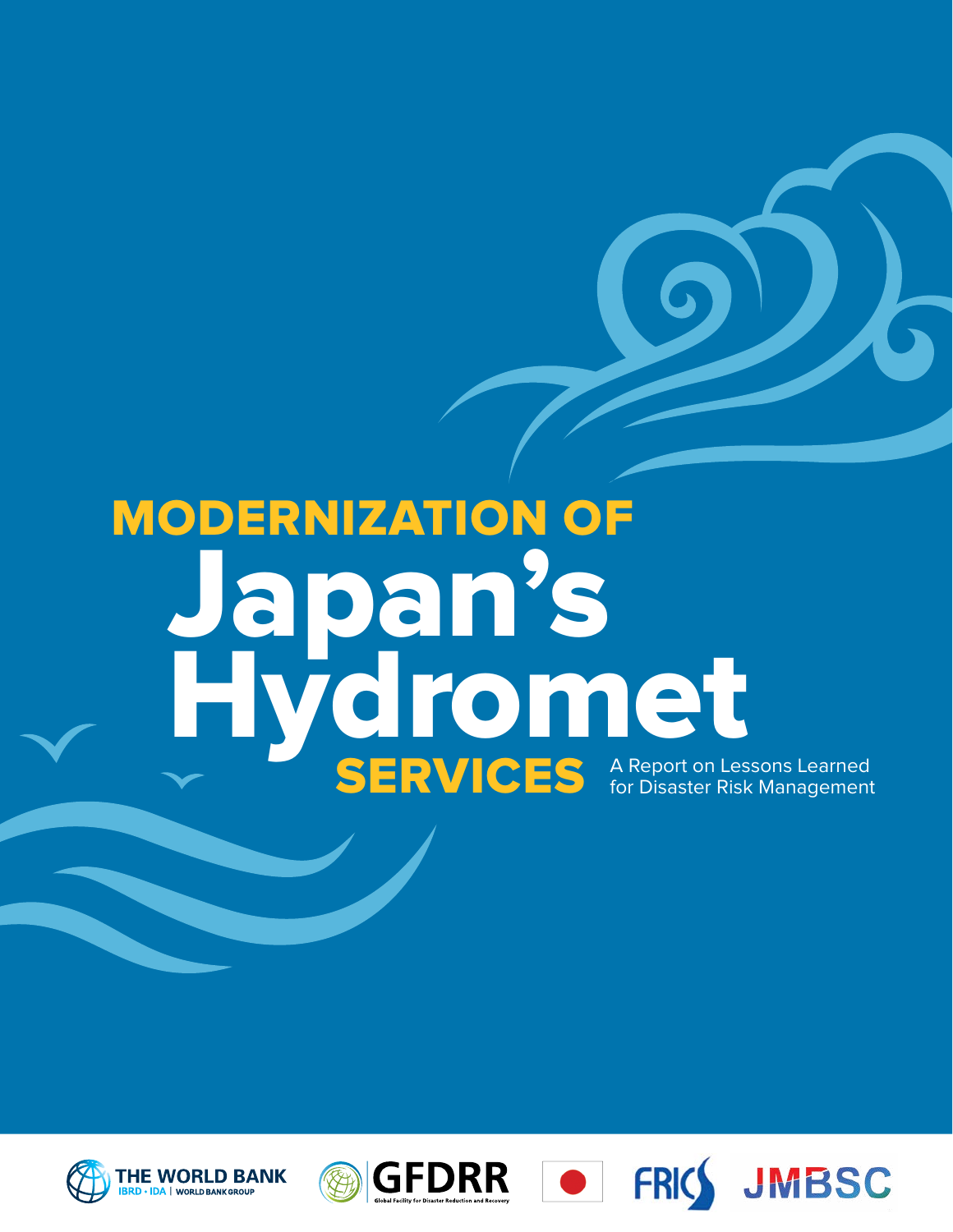#### **CONTRIBUTORS**

World Bank: Jack Campbell and Makoto Suwa (Co-leads); Toshihiro Sonoda (GFDRR Hydromet Team); Ray Canterford, Anne Himmelfarb and Sonia Luthra (Consultants); and James Newman, Keiko Kaneda, Naho Shibuya and Vibhu Jain (DRM Hub, Tokyo), under the guidance of Francis Ghesquiere, Luis Tineo and Vladimir Tsirkunov.

Japan Meteorological Business Support Center (JMBSC): Mitsuhiko Hatori (Head), Tokiyoshi Toya, Michihiko Tonouchi, Hiroshi Yokoyama, Masao Mikami, Tsutomu Jyoumura, and Yasutaka Makihara.

Foundation of River & Basin Integrated Communications, Japan (FRICS): Akihiko Nunomura (Head), Minoru Kuriki, Masaaki Nakayasu, Hideyuki Kamimera, and Atsuhiro Yorozuya.

#### **ACKNOWLEDGMENTS**

The Government of Japan provided substantial inputs and advice in the drafting of the reports and overall strategic guidance. Particular thanks go to the Ministry of Land, Infrastructure, Transport and Tourism (MLIT); the Japan Meteorological Agency (JMA); the Cabinet Office; the International Centre for Water Hazard (ICHARM); and the Japan International Cooperation Agency (JICA).

Special thanks are extended to the experts of JMA and MLIT who were very helpful in providing a great deal of comprehensive and precise information on the past and current meteorological and hydrological services in Japan, as well as valuable comments and suggestions, and to a number of former staff members of JMA and MLIT, and their predecessors, who devoted a substantial effort to the modernization of Japanese meteorological and hydrological services over 100 years, and which gives the valuable lessons and models of modernization for developing countries as reviewed in the this report and background papers.

#### **ABBREVIATIONS**

| <b>AMeDAS</b><br>Automated Meteorological Data<br><b>Acquisition System</b> |                                                                               |  |
|-----------------------------------------------------------------------------|-------------------------------------------------------------------------------|--|
| <b>CCTV</b>                                                                 | closed-circuit television                                                     |  |
| <b>CREWS</b>                                                                | Climate Risk and Early Warning<br>Systems                                     |  |
| DRM                                                                         | disaster risk management                                                      |  |
| <b>FRICS</b>                                                                | Foundation of River & Basin Integrated<br>Communications, Japan               |  |
| GFCS                                                                        | Global Framework for Climate Services                                         |  |
| <b>GFDRR</b>                                                                | Global Facility for Disaster Reduction<br>and Recovery                        |  |
| <b>ICAO</b>                                                                 | International Civil Aviation Organization                                     |  |
| ICT                                                                         | Information and Communications<br>Technology                                  |  |
| <b>IMO</b>                                                                  | International Meteorological<br>Organization                                  |  |
| <b>IWRM</b>                                                                 | Integrated Water Resources<br>Management                                      |  |
| JICA                                                                        | Japan International Cooperation Agency                                        |  |
| <b>JMA</b>                                                                  | Japan Meteorological Agency                                                   |  |
| <b>JMBSC</b>                                                                | Japan Meteorological Business Support<br>Center                               |  |
| <b>LMOs</b>                                                                 | Local Meteorological Offices                                                  |  |
| <b>MLIT</b>                                                                 | Ministry of Land, Infrastructure,<br>Transport and Tourism                    |  |
| NHK                                                                         | Japan Broadcasting Corporation                                                |  |
| <b>NMHS</b>                                                                 | National Meteorological and<br>Hydrological Service                           |  |
| <b>NTT</b>                                                                  | Nippon Telegram and Telephone<br>Corporation                                  |  |
| <b>NWP</b>                                                                  | Numerical Weather Prediction                                                  |  |
| QPE/QPF                                                                     | Quantitative Precipitation Estimation/<br>Quantitative Precipitation Forecast |  |
| <b>SDG</b>                                                                  | Sustainable Development Goal                                                  |  |
| <b>TMO</b>                                                                  | Tokyo Meteorological Observatory                                              |  |
| <b>UNESCO</b>                                                               | United Nations Educational, Scientific<br>and Cultural Organization           |  |
| UNESCO IHP                                                                  | International Hydrological Programme                                          |  |
| UNESCO IOC                                                                  | Intergovernmental Oceanographic<br>Commission                                 |  |
| WMO                                                                         | World Meteorological Organization                                             |  |
| <b>WDMB</b>                                                                 | Water and Disaster Management<br>Bureau                                       |  |
| <b>WWC</b>                                                                  | World Water Council                                                           |  |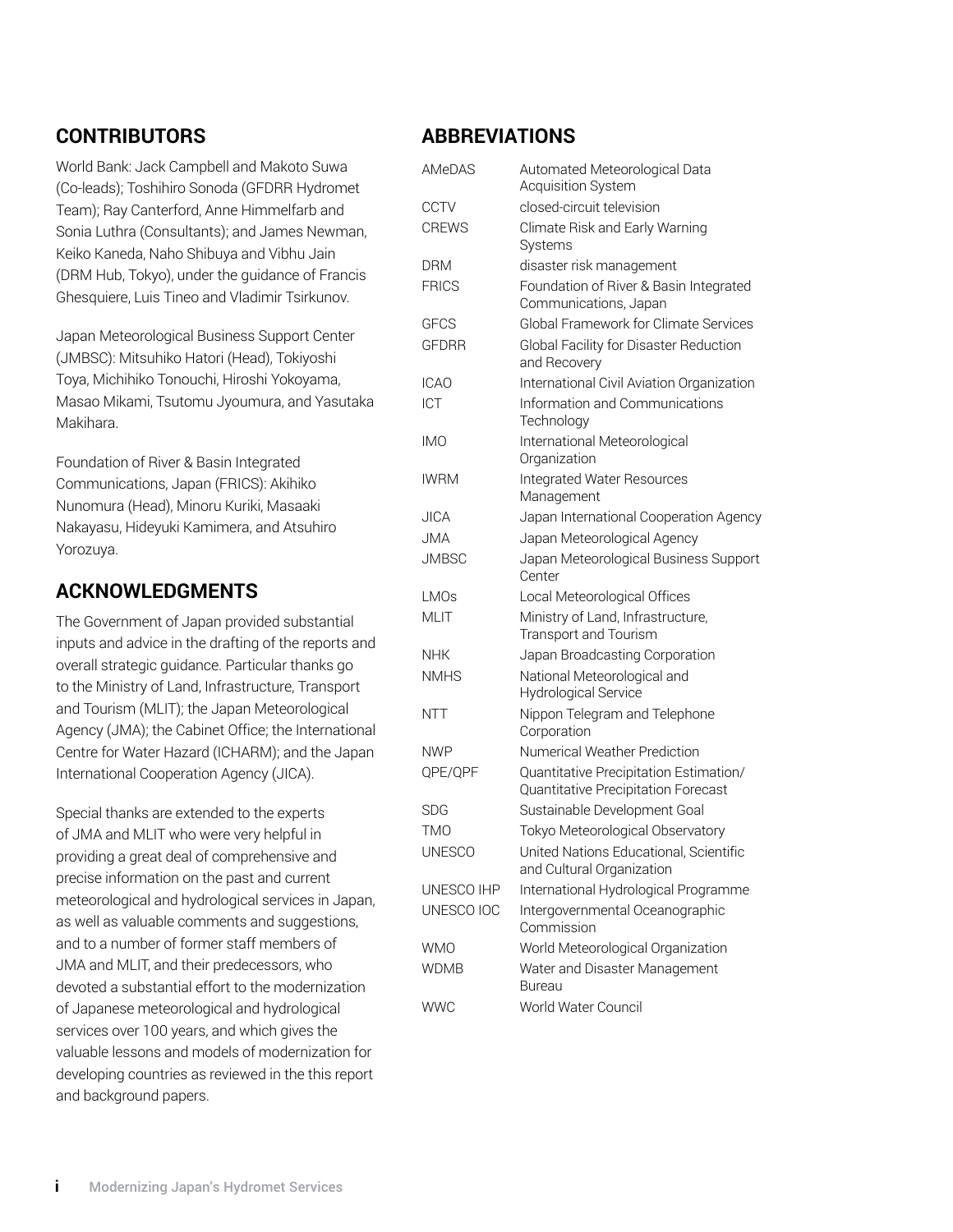# Table of Contents

| 1. Helping Developing Countries Reduce Disaster Risk from<br>Natural Hazards Through Modern Hydromet Services  3 |  |  |  |  |
|------------------------------------------------------------------------------------------------------------------|--|--|--|--|
|                                                                                                                  |  |  |  |  |
|                                                                                                                  |  |  |  |  |
|                                                                                                                  |  |  |  |  |
|                                                                                                                  |  |  |  |  |
|                                                                                                                  |  |  |  |  |
|                                                                                                                  |  |  |  |  |
|                                                                                                                  |  |  |  |  |
|                                                                                                                  |  |  |  |  |
|                                                                                                                  |  |  |  |  |
|                                                                                                                  |  |  |  |  |
|                                                                                                                  |  |  |  |  |
| 2.4.1 Seamless Early Warning Services and a Comprehensive Multi-hazard Approach. 15                              |  |  |  |  |
| 2.4.2 Institutional Cooperation for Improved Flood Forecasting Service Delivery     16                           |  |  |  |  |
|                                                                                                                  |  |  |  |  |
|                                                                                                                  |  |  |  |  |
|                                                                                                                  |  |  |  |  |
| 3. Lessons Learned, Conclusions, and the Way Forward  20                                                         |  |  |  |  |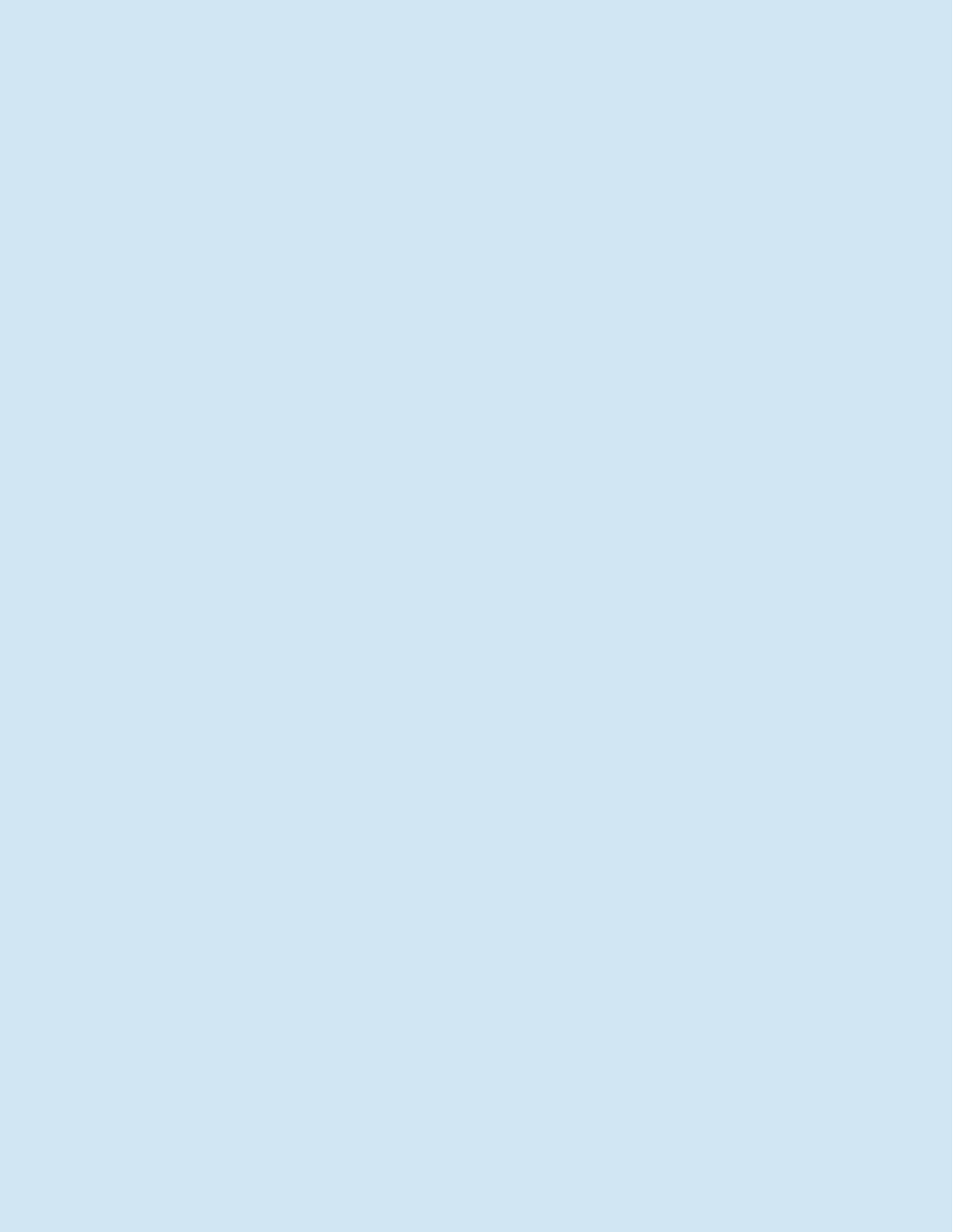## 1. Helping Developing Countries Reduce Disaster Risk from Natural Hazards through Modern Hydromet Services

This summary report aims to provide a<br>
knowledge base for policy and decision<br>
makers that will allow governments and<br>
sponsor organizations to understand<br>
the fundamental operations of weather, climate, his summary report aims to provide a knowledge base for policy and decision makers that will allow governments and sponsor organizations to understand and hydrological services (together constituting "hydromet" services) and consequently target effective funding, in particular to developing countries. It summarizes two detailed and comprehensive supporting reports: a background paper by the Japan Meteorological Business Support Center (JMBSC) on meteorological services; and a background paper by the Foundation of River & Basin Integrated Communications, Japan (FRICS), on hydrology and water resources.1 The background papers and this summary report were commissioned by the World Bank's Disaster Risk Management (DRM) Hub, Tokyo to document the modernization trajectory of Japanese meteorological and hydrological services.

It is clear that disasters from natural hazards are having extensive impacts on vulnerable communities and the economies of many nations. Well-prepared and resourced hydrological and meteorological services can warn governments and communities so that this disruption is minimized, and can also aid in rescue and recovery efforts and in reconstruction; daily weather information can help prevent secondary disasters in environments where vulnerability and risk are high, and flood hazard maps and other tools can guide rebuilding efforts. Japan's comprehensive multi-hazard approach covering weather, climate, ocean-related, and terrestrial

services has been applied and developed through numerous experiences of disastrous events, such as the 2011 Great East Japan Earthquake, strong typhoon landfalls, and volcanic eruptions. Taking Japan's approach as a model, this summary report contributes to a growing knowledge base around how to avoid uncoordinated investments in the hydrological and meteorological sector, which in the past have sometimes led to fragmented and unsustainable outcomes for developing countries.

Against the above background, international cooperation for developing technological and human capacities in NMHSs is rapidly increasing. International financing for improved and responsive services, particularly in adaptation to climate change, has increased the availability of targeted funds, while international financial and technical institutions—for example, the World Bank and the Japan International Cooperation Agency (JICA)—have increased their technical capacity to deliver to developing country clients. Indeed, the number of countries looking to modernize their own observation, forecasting, and early warning systems is on an upward trend.

Sharing knowledge between countries and facilitating effective coordination between development partners can substantially increase the prospect that investments are sustainable and fit-for-purpose. As part of this effort, taking a historical perspective on the evolution of developed National Meteorological and Hydrological Services (NMHSs) can help countries embarking on their own modernization effort to set their pathways for investment and

<sup>1.</sup> Japan Meteorological Business Support Center (JMBSC), A Background Paper on Meteorological Services in Japan and Lessons for Developing Countries (2016). Foundation of River & Basin Integrated Communications, Japan (FRICS), A Background Paper on Hydrological Services in Japan and Lessons for Developing Countries" (2016). Each paper stands alone in its value to operational and policy clients.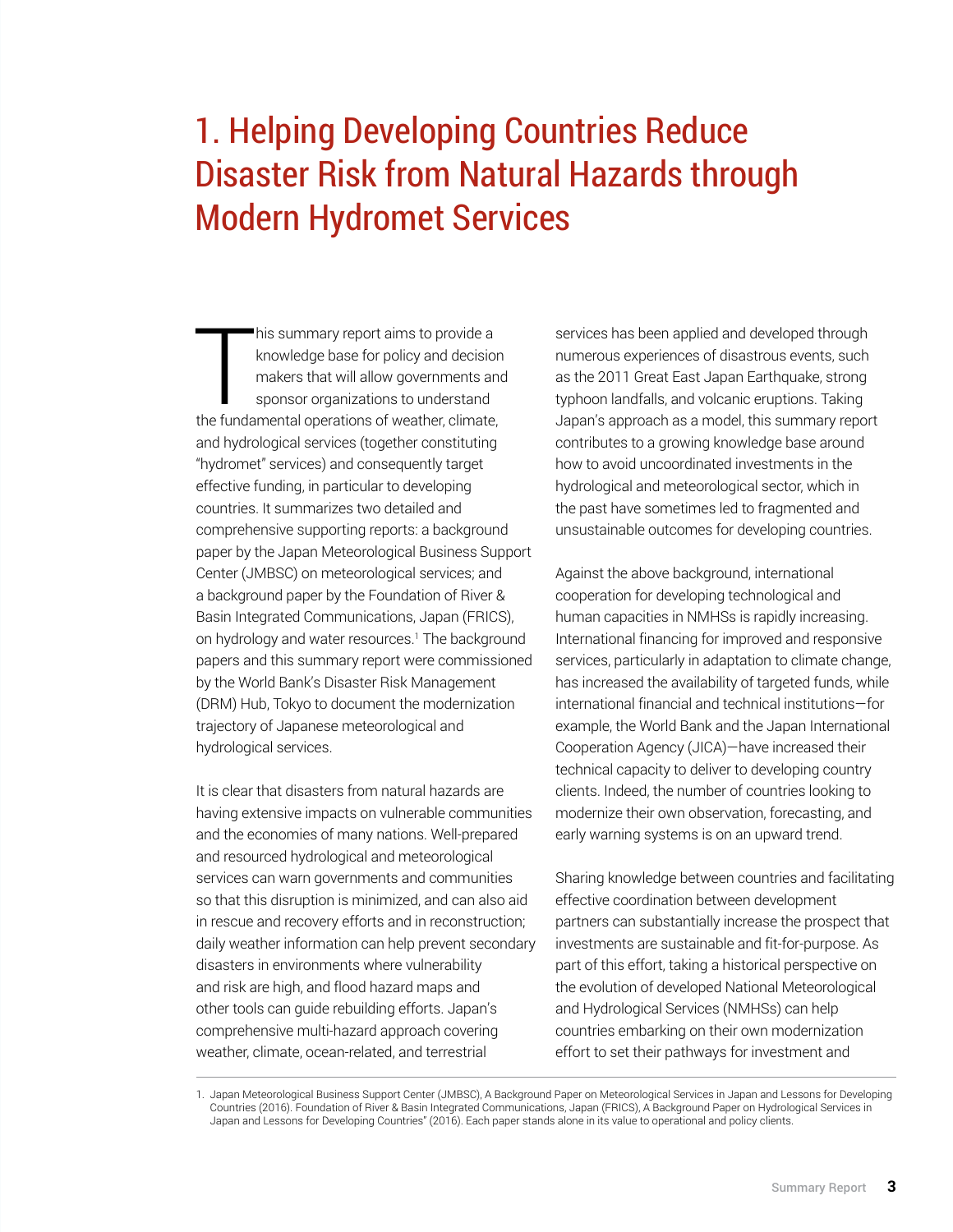benchmarks of progress. Clear steps for moving forward are particularly important given the long time frames for investment, and the necessary incremental improvements in service delivery.

In their book on weather and climate resilience for the World Bank, Rogers and Tsirkunov describe the importance of NMHSs and note their decline in some developing countries: "Over the past 15–20 years, the situation in many NMHSs in developing and least developed countries has worsened."2

The present study, which is a comprehensive analysis of Japan's hydrological and meteorological services, uses the three-component framework developed by Rogers and Tsirkunov for large-scale modernization:

- Institutional strengthening, capacity building, and implementation support (hereafter referred to as "institutional strengthening");
- Modernization of observation infrastructure and forecasting (hereafter referred to as "modernization of systems"); and
- Enhancement of the service delivery system (hereafter referred to as "enhanced service delivery").

In addition, drawing on Japan's experience in modernizing its NMHSs, it presents lessons learned over a century of changes in legal and institutional arrangements, advances in technology, and responses to major natural disasters. The eight lessons referenced in the report are collected and further elaborated in Section 3: Lessons Learned, Conclusions, and the Way Forward. Further recommendations on how developing countries can undertake a modernization project are detailed in the two background papers.

#### **1.1 Role of the World Bank**

This summary report is part of a series of knowledge projects led by the DRM Hub, which seeks to document and apply knowledge from Japan in developing countries. The DRM Hub has commissioned this work as a contribution to a broader initiative—led by the specialized Hydromet Team at the Global Facility for Disaster Reduction and Recovery (GFDRR)—to provide more guidance to project teams and clients on options and pathways for modernizing meteorological and hydrological services.

This report, along with the background papers, is expected to provide a knowledge base for the generation of more targeted guidance and reference materials for task team leaders and their clients, and to inform technical assistance to countries. The World Bank Hydromet Community of Practice will be a critical partner in this effort, particularly in light of growing scale of demand for technical and financial services in this sector. The report is also timed to coincide with the launch of major programs, such as the Regional Framework Program to Improve Hydrometerological Services in Sub-Saharan Africa and the Climate Risk and Early Warning Systems  $(CREWS)$  initiative. $3$ 

In addition, the Japan–World Bank Program for Mainstreaming DRM in Developing Countries, which the DRM Hub Tokyo implements, has a growing portfolio of technical assistance projects focused on the development of modern meteorological and hydrological services. Projects in Afghanistan, Cambodia, Ghana, Honduras, the Lao People's Democratic Republic, Myanmar, Nicaragua, and the Pacific have been launched, and projects are in the pipeline for countries in Africa. These all offer an opportunity to apply knowledge and expertise identified through this knowledge program, in coordination with JICA.

<sup>2</sup> David P. Rogers and Vladimir V. Tsirkunov, *Weather and Climate Resilience: Effective Preparedness through National Meteorological and Hydrological Services* (Washington, DC: World Bank, 2013).

<sup>3</sup> See GFDRR, "CREWS—Climate Risk and Early Warning Systems," [http://www.gfdrr.org/crews-climate-risk-early-warning-systems.](http://www.gfdrr.org/crews-climate-risk-early-warning-systems) GFDRR, Program Profile: Strengthening Climate and Disaster Resilience in Sub-Saharan Africa [https://www.gfdrr.org/sites/default/files/publication/](https://www.gfdrr.org/sites/default/files/publication/Program_Profiles_Africa_Hydromet.pdf) [Program\\_Profiles\\_Africa\\_Hydromet.pdf](https://www.gfdrr.org/sites/default/files/publication/Program_Profiles_Africa_Hydromet.pdf)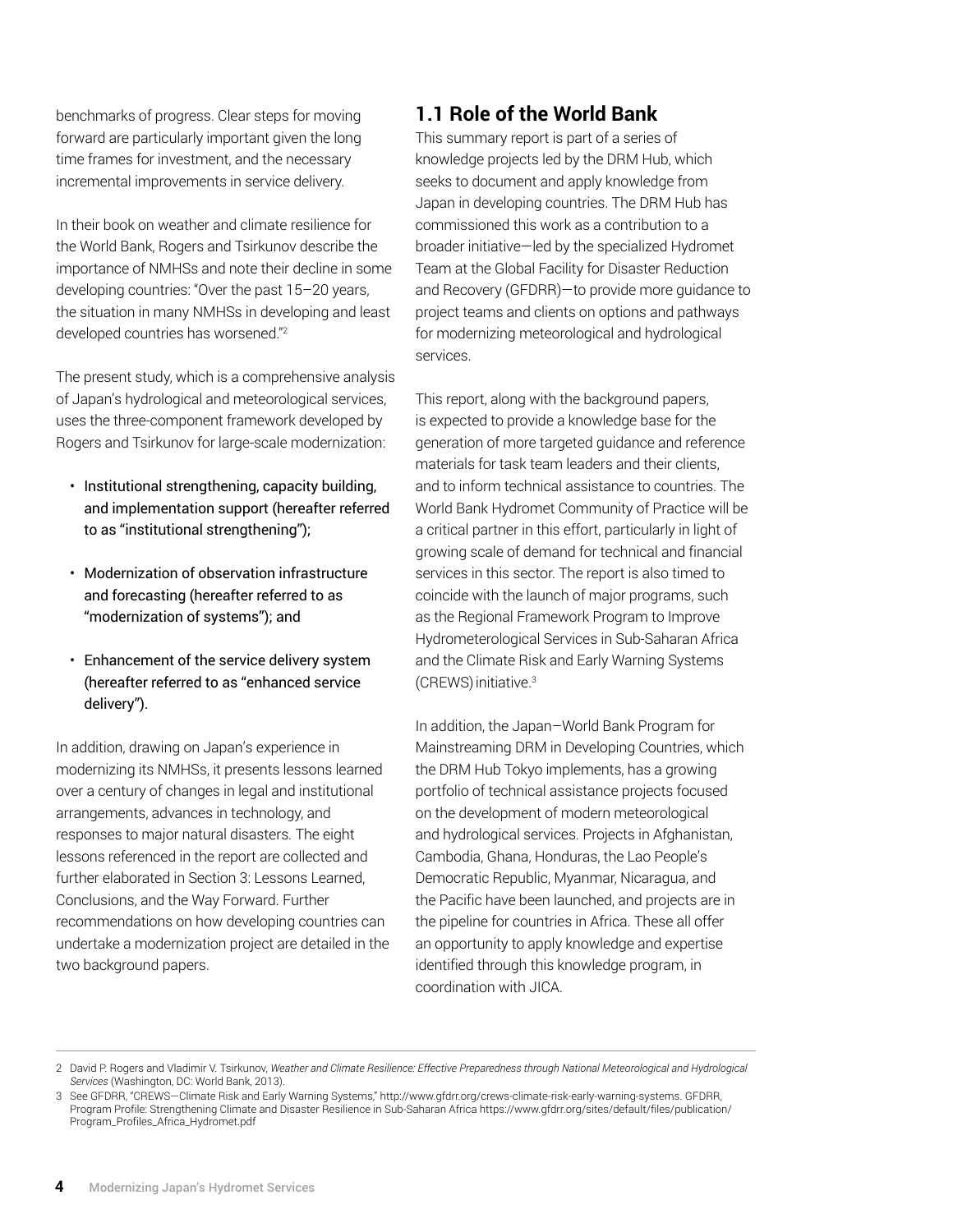#### **1.2 Role of International Frameworks and Agreements**

The Japanese model of hydromet services outlined in this summary report and the background papers is an excellent example of a modern service with strong government involvement and institutional governance built up over decades, comprehensive infrastructure, and sound and advanced service delivery. Japan's hydromet services are also effectively engaged in relevant global and regional structures and services, including those of the World Meteorological Organization (WMO) and the Global Framework for Climate Services (GFCS).

For hydromet services, operating within international agreements and frameworks is extremely important because it allows them to share data and provide consistent and standardized services to their own country and neighbors. Hydromet hazards know no boundaries, and global connections are essential. In the global and regional context, the Japanese model and its institutional arrangements all are harmonized with the agreed international operating frameworks of WMO, the World Water Council (WWC), the International Civil Aviation Organization (ICAO), the United Nations Educational, Scientific and Cultural Organization (UNESCO) International Hydrological Programme (IHP), and the UNESCO Intergovernmental Oceanographic Commission (IOC). Especially for developing countries seeking modernization, the historical development of Japanese hydromet services can be seen as an exemplar for strengthening hydrological and meteorological services and enhancing early warning systems.

#### **1.3 Structure of this Summary Report**

Section 2 explains the key historical phases of modernization of each service (as described in the background papers), which led to the current integrated modern service provided for the public good. The analysis follows the World Bank's threecomponent framework (developed by Rogers and Tsirkunov) for large-scale modernization: Institutional strengthening (Section 2.2), modernization of systems (Section 2.3), and enhanced service delivery (Section 2.4).

In Section 3, the paper concludes with a synthesis of the key elements of the Japanese experience understood as a model for countries undertaking modernization, and discusses possible implications for developing countries.

<sup>4</sup> See the GFCS website at [http://www.gfcs-climate.org/.](http://www.gfcs-climate.org/)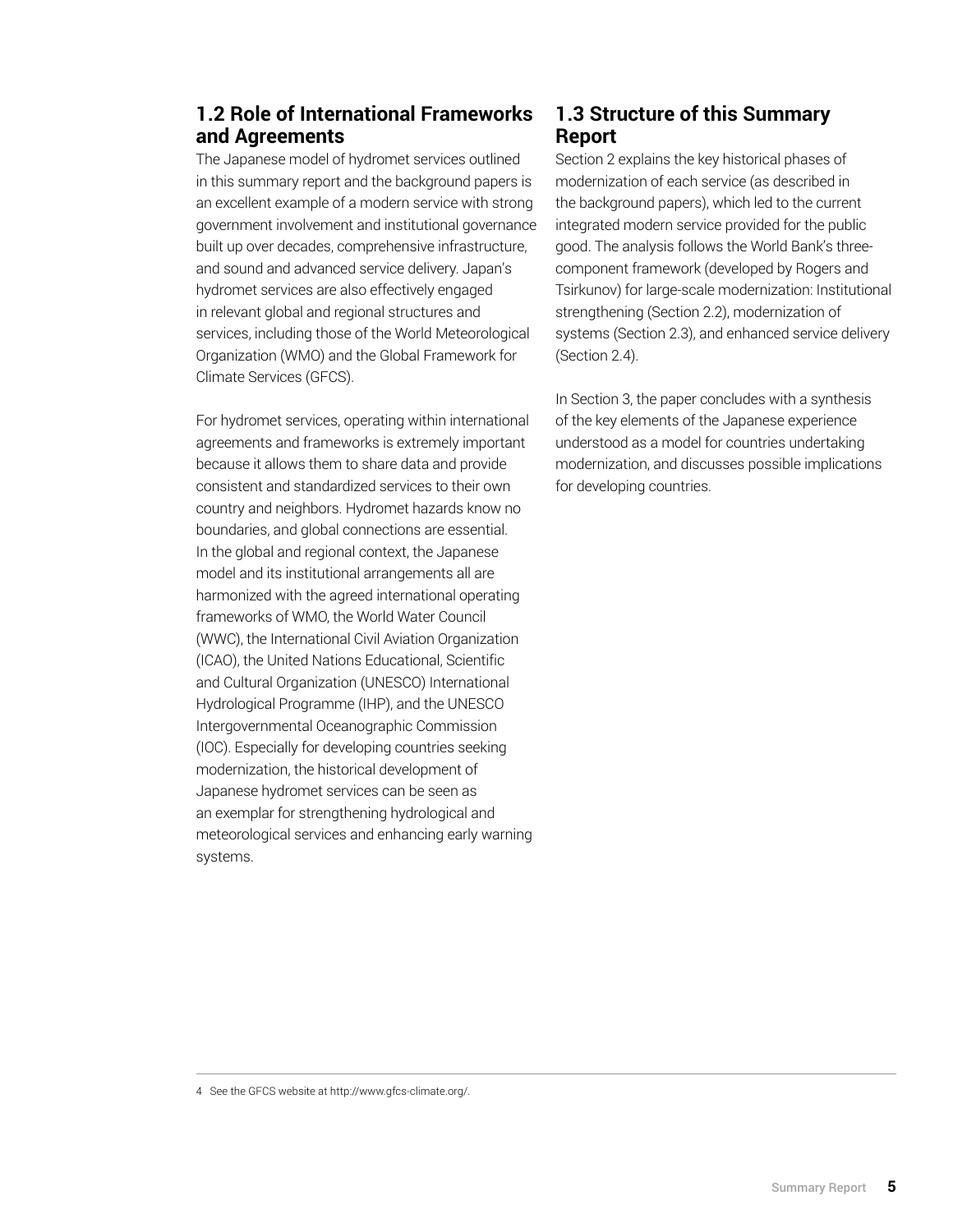## 2. The Emergence of Modern Hydromet Services in Japan

#### **2.1 Overview**

A major driver of modern meteorological and hydrological services in Japan has been the desire for effective disaster management. But DRM is not new in Japan. Pre-19th century, Japanese families sought to protect their homes and property from recurring flood and other hydrometeorological risks. Households would often monitor the sky and rivers, and predict the weather and water levels based on traditional knowledge and techniques.

The Japan Meteorological Agency (JMA), Japan's National Meteorological Service, began efforts to modernize its services in the early 1950s, when the modern Meteorological Service Act was enacted, and the first operational weather radar and Numerical Weather Prediction (NWP) model were introduced. Japan's National Hydrological Service, the Water and Disaster Management Bureau of the Ministry of Land, Infrastructure, Transport and Tourism (WDMB/ MLIT, previously the River Bureau of the Ministry of Construction), was modernized as an integral part of flood management and water resources management. Both WDMB/MLIT and JMA have evolved steadily since around 1950s through numerous steps in order to respond to challenges—including devastating disasters and growing requirements—while embracing advances in science and technologies, including the information and communications technology (ICT) available at the time.

Identifiable meteorological, hydrological, and geophysical services in Japan originated in the 19th century. They have had similar development paths, albeit different legal and institutional drivers and consequential governance frameworks.

It is important to recognize that the modern service that Japan now enjoys was established over several decades and with careful institutional and observational consideration on both the meteorological and hydrological sides. Certain extreme events, such as the devastating 1959 Typhoon Vera and the 2011 Great East Japan Earthquake and associated tsunami, also helped shape the service over time.

**The resulting modern services were established in a series of long-term steps** (see Lesson 1) and include four key features:

- 1.Issuance of warnings and countermeasures for natural hazards. The source of the single authoritative voice for early warning in meteorological services, JMA issues warnings for severe weather, strong ground motions by earthquakes, tsunami, ocean waves, and storm surges in collaboration with stakeholders (central, prefectural, and municipal governments), the media, first responders, and the private sector. It also notifies the authorities and the public of disaster countermeasures.
- 2.Issuance of early flood warnings to assist in evacuation planning. The river management authorities, in cooperation with JMA, provide early warnings of floods to the media, the public, and prefectural and municipal governments (heads of municipalities via a hotline in emergency events) in order to assist with evacuation plans.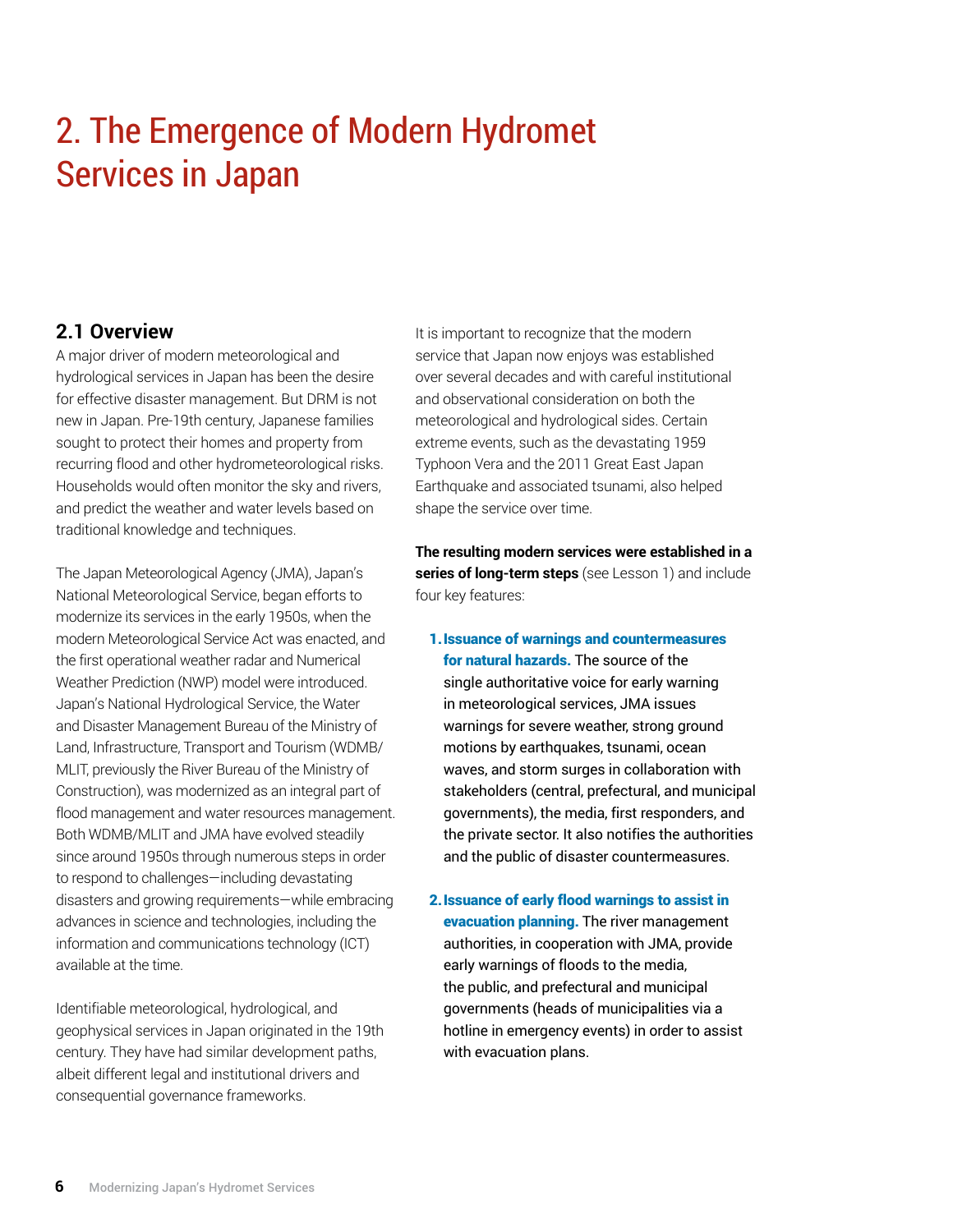3.Support of regional and other NMHSs with data and capacity development activities. JMA provides geostationary meteorological satellite imagery to the NMHSs in the Asia-Pacific region. It also carries out various capacity development activities for NMHSs in developing countries through the projects implemented by WMO and JICA.

4.Institutional integration of hydrological services and river management. Under the river management authorities, all components of river management, including disaster management, river water use, flood forecasting, and conservation of the river environment, are integrated for optimized and enhanced hydrological services.

Today, hydromet services in Japan range over various areas, driven by public service mandates for disaster risk reduction as well as market forces (see Figure 1 from the meteorological service perspective and

#### *Lesson 1*

**MODERNIZATION OF METEOROLOGICAL AND HYDROLOGICAL SERVICES REQUIRES LONG-TERM STEP-BY-STEP EFFORTS, WHICH SHOULD BE ANCHORED TO WELL-DEFINED MEDIUM- AND LONG-TERM STRATEGIES.** 

> Figure 2 from the hydrological service perspective). The roles and responsibilities of hydromet service providers, including the government, the media, and the private sector, are legally defined in the River Law and Meteorological Service Act.

It is important to note in Figures 1 and 2 that both general public and user-specific services also form part of, and are codependent on, integrated services for nongovernment sectors and the private sector. In terms of modernization, this is an important contribution or partnership that needs to be

recognized by sponsors or donor organizations in maximizing the impact of resource contributions.

#### **2.2 Institutional Strengthening**

Japan launched its first national meteorological service in 1875, and informal hydrological services are even older; levee building to prevent flood disasters started hundreds of years ago. The firstever storm warning and weather map date to 1883, and the first national weather forecast was issued to the public in 1884. The first tsunami warning system was established in 1941. What steps did Japan take from these beginnings to develop the world-class systems that exist today?

#### *2.2.1 Meteorological Services*

In the 19th century, Japan's national meteorological service began as a nationwide network of meteorological observatories that relied on telegram for communication. It was rapidly expanded to establish the then-modern forecast/early warning services. In those early days, Japan faced almost the same challenges that developing countries are facing today. The newly established Japanese government was assisted by many foreign experts in its drive toward modernization. In 1885, two years after the first weather map and warning were issued, the Tokyo Meteorological Observatory (TMO) joined the International Meteorological Organization (IMO, the predecessor of WMO).

The legal framework of meteorological services in Japan was established in 1952 under the Meteorological Service Act. This act defined the statutory form of the roles and responsibilities of the JMA and its partners, as well as the mechanism for wider collaboration across public and private spheres. It assigned JMA, as the National Meteorological Service, a key role as the single authoritative voice for warning services. In 1953, Japan joined WMO, and the current organizational structure of JMA was established; this structure still exists in its fundamental form today. **Full legal and regulatory frameworks can be seen to be essential in establishing modern hydromet services**, as highlighted in Lesson 2 (see page 8).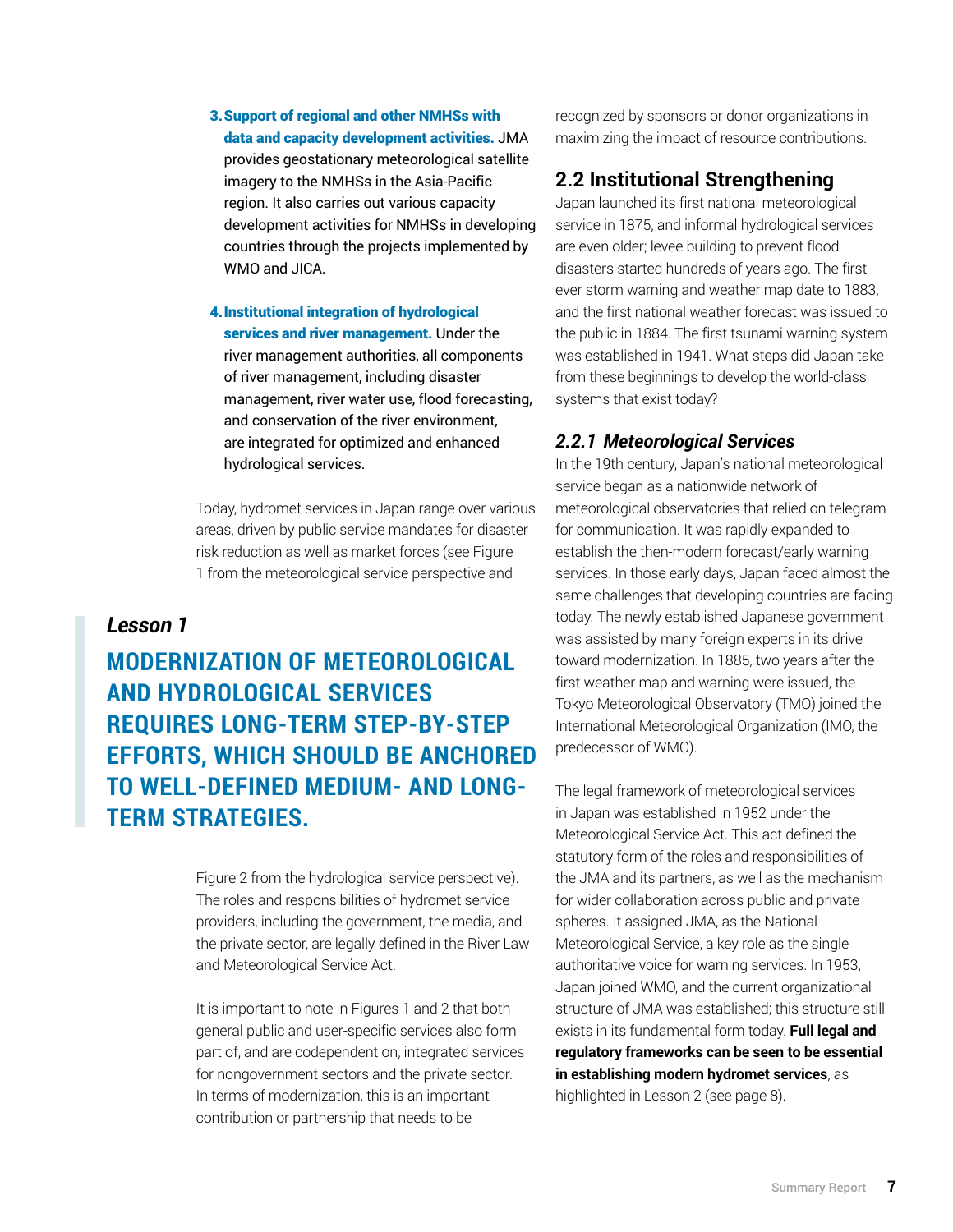In 1993, in response to a rapid expansion of private sector forecasting activities, and to the growing need for specific meteorological information issued by JMA (such as NWP data, products, analysis, and forecasts), Japan established the institutional frameworks of the private meteorological service support center<sup>5</sup> and the certified weather forecaster system. The center supports the weather business in the private sector by distributing various data and products from JMA, including consulting and research. In 2002, the center was officially granted responsibility for verifying meteorological instruments.

Figure 1 illustrates the institutional landscape of meteorological service institutions and user communities as they operate today.

#### *2.2.2 Hydrological Services*

Hydrological services in Japan have evolved to keep pace with demands for the management of flood and other hydrometeorological disaster risks. In Japan, levee building to prevent flood disasters started hundreds of years ago. Before the Edo era (1603– 1868), circle levees – designed to protect only the builder's own community – were very common. Over time, however, communities located upstream and downstream, or on the right and left banks, began to have conflicts over safety issues. To solve such conflicts, flood management policy shifted instead to continuous levees on both sides of rivers to contain floodwaters within river courses and to discharge to the sea as fast as possible. These beginnings of integrated river basin management aimed to provide each riparian community with the same level of protection against floods. **The revised version of the River Law, enacted in 1964, required that integrated river basin management underpin the management of all rivers in Japan** (see Lesson 3, page 10).

As demands for water resources increased, dams were constructed in the upper reaches of rivers for water supply. In parallel, as flood safety increased through improved river management, towns and cities expanded to river banks and flood plains,

and the acquisition of land to control floodwaters became more difficult. At that time, plans were developed by river management authorities (the Ministry of Construction or prefectural governments) to construct dams and retarding basins in the upper reaches to store floodwaters. In response, a "Specified Multipurpose Dam Act" was enacted in 1957 to reflect the multi-purpose use of dams to both control floods and provide safe drinking water.

#### *Lesson 2*

**LEGAL AND REGULATORY FRAMEWORKS SHOULD CLEARLY DEFINE THE ROLES AND RESPONSIBILITIES OF THE NATIONAL METEOROLOGICAL AND HYDROLOGICAL SERVICE, AS WELL AS THOSE OF THE PUBLIC AND PRIVATE SECTOR STAKEHOLDERS WHO PROVIDE METEOROLOGICAL, HYDROLOGICAL, AND EARLY WARNING SERVICES.**

Consequently, to manage river basins in an integrated way, Japan needed to collect hydrological data from entire basins. Since 1938, national data on rainfall and discharge have been published annually to meet demand. Furthermore, design standards for levees have increasingly shifted to probabilistic methods (as the climate changes, construction based on historical records is no longer sufficient). This again requires statistical analysis of hydrological data collected from the entire river basin, which in turn requires the accumulation of hydrological data for a long period of time. This has further increased demand for hydrological services and data collection at the basin level.

Hydrological services have continued to expand despite resource pressures. Experts with practical knowledge of, and skill in, river management and

5 This is the legal designation of the Japan Meteorological Business Support Center (JMBSC).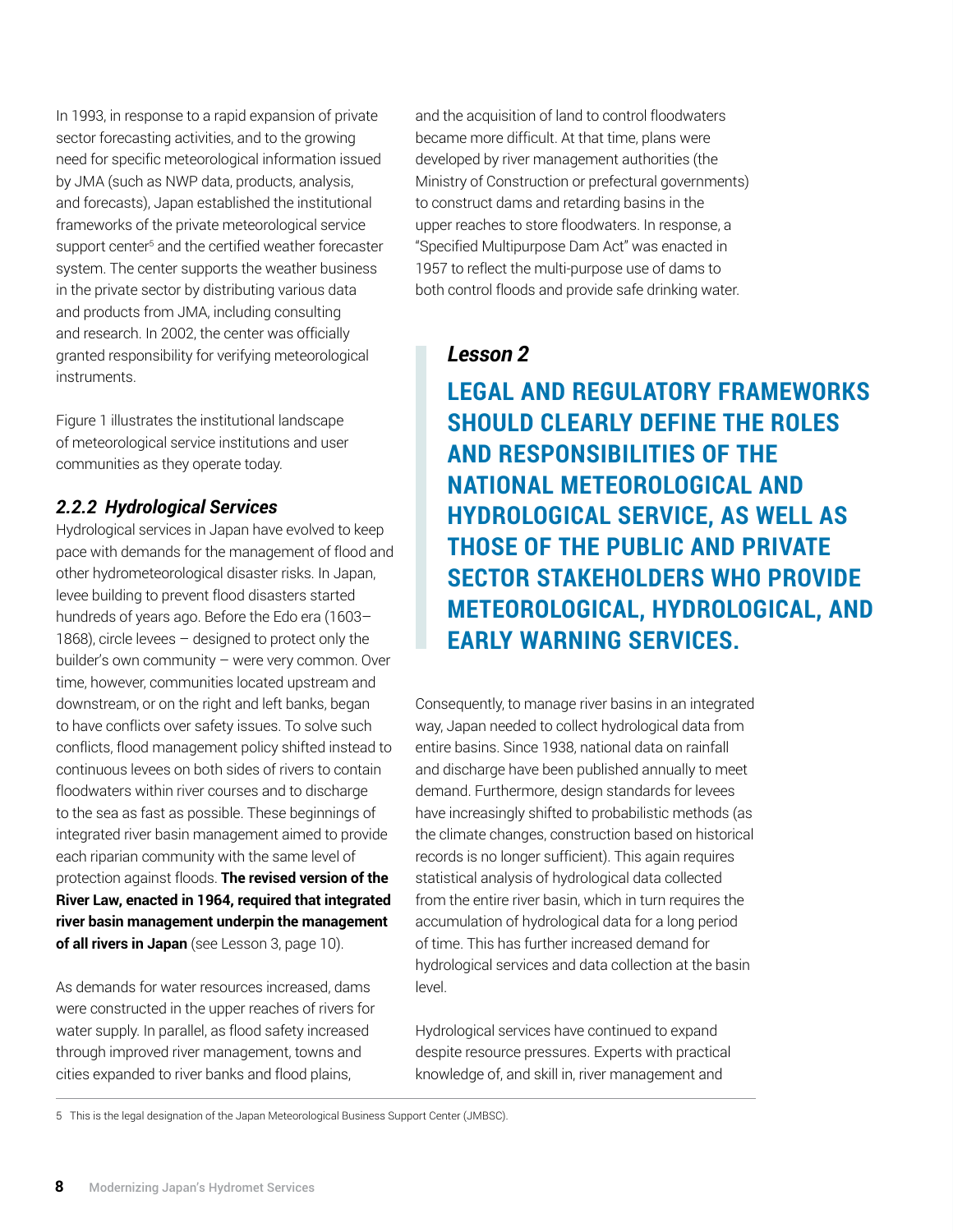#### **Figure 1: Insttutonal Relatonships and User Communites in Meteorological Services in Japan**

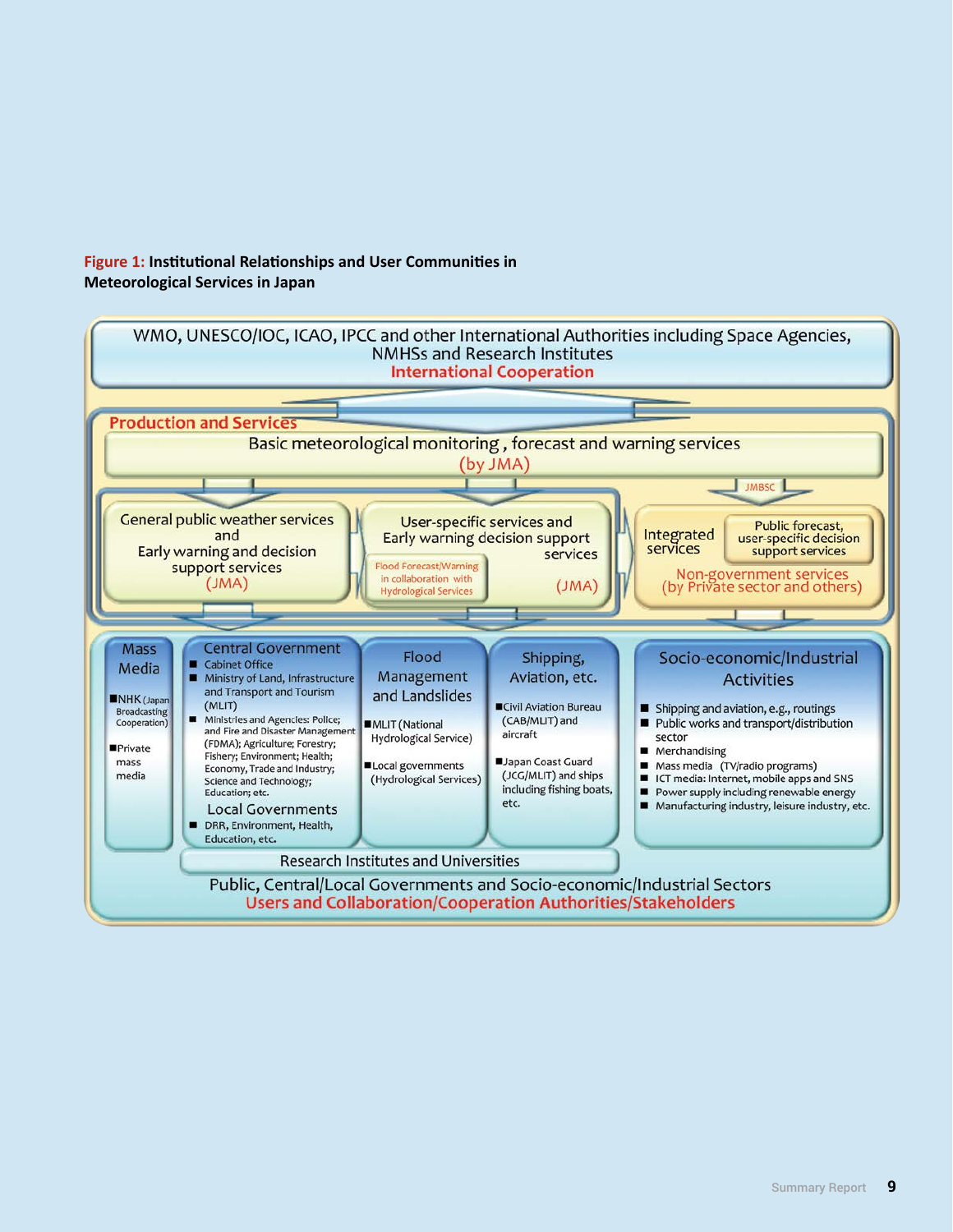DRM are essential for providing these critical services, and additional funding support beyond that of government was required to meet the growing need for them. A new agency, FRICS (Foundation of River & Basin Integrated Communications), was established in 1985 with funding from public and private organizations, in addition to a subsidy from government. With the establishment of FRICS, the institutional arrangement was in place to deliver highquality hydrological information, mainly observations by the national government. These types of arrangements—in which the public and private sector collaborate—are not unique to Japan, because of the linkages of river forecasting to water resources management. FRICS offers an excellent example of such arrangements.

Figure 2 illustrates the institutional landscape for flood protection and other hydrological services for DRM (as well as broader water resource management).

#### *2.2.3 Legal Framework and Warning Dissemination*

In Japan, all the laws related to hydromet services such as the River Law, Meteorological Service Act, Disaster Countermeasure Basic Act, and Flood Protection Act—consistently and clearly stipulate the roles and responsibilities of the National Hydrological Service and National Meteorological Service of Japan (WDMB/MLIT and JMA) and key stakeholders. The River Law outlines responsibilities for integrated river basin management. The Meteorological Service Act formulates the roles and responsibilities of JMA and its partners; these include providing basic national services with an open data policy, and establishing coordination and collaboration mechanisms with the private sector. The Disaster Countermeasure Basic Act and Flood Protection Act systematically and holistically address DRM issues, including issuance of evacuation advisories and orders in relation to early warning messages, as well as the development of disaster management plans, designation of disaster risk areas, and disaster response and recovery (see Table 1 on page 12).

#### *Lesson 3*

**DESIGN AND DEVELOPMENT OF HYDROLOGICAL REGULATORY FRAMEWORKS IN DEVELOPING COUNTRIES SHOULD BE FULLY ALIGNED AND WHERE POSSIBLE, FULLY INCLUDED WITHIN INTEGRATED WATER RESOURCES MANAGEMENT (IWRM).**

A key area of cooperation between providers of meteorological and hydrological data is on early warning services for flooding protection and management. This is a collaborative effort of the WDMB/MLIT, JMA, and prefectural governments. This is critical for understanding the core hydrological and meteorological inter-relationship in Japan and lessons learned (and being learned still). The basis for this cooperation is enshrined in the Flood Protection Act, as well as the Meteorological Service Act.

Early warning systems for severe weather, tsunami, ocean waves, and storm surges were institutionally established under the Meteorological Service Act in 1952. JMA provides warnings to relevant authorities, including the National Police Agency, the Fire and Disaster Management Agency, prefectural governments, and the Nippon Telegram and Telephone Corporation (NTT), and through them to mayors of cities, towns, and villages. JMA also provides warnings to the Japan Broadcasting Corporation (NHK) for immediate broadcast to the public. The private mass media and authorized forecast service companies also play significant roles in warning dissemination. **These multiple routes are critical for exceedingly reliable warning dissemination to end users.**

Early warning systems were strengthened in 2013 with the introduction of a system of emergency warnings for catastrophic events. Under this system, JMA issues emergency warnings when there is significant likelihood of catastrophes in association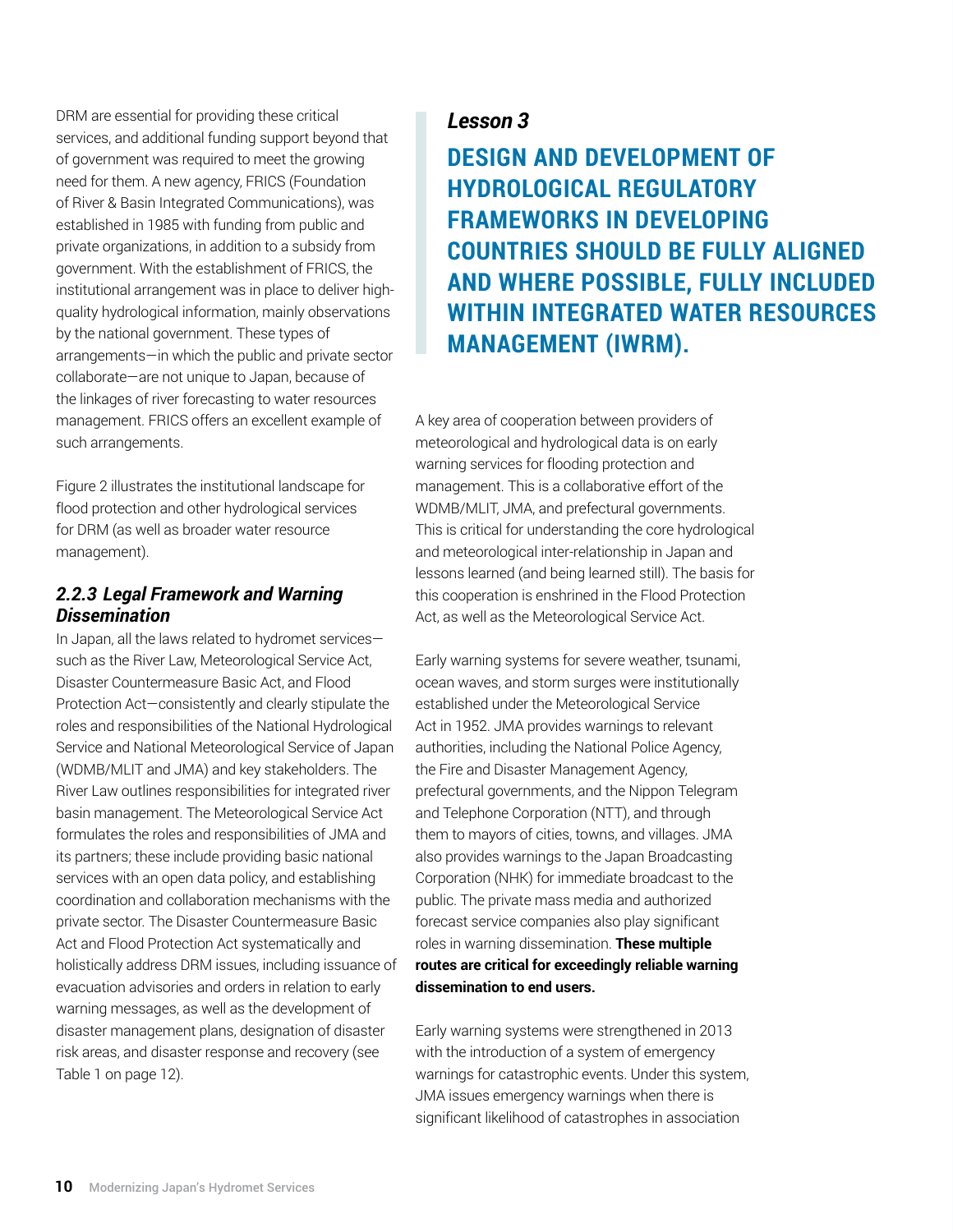

Figure 2. Overview of Information Flow in Flood Protection and Water Resource Management in **Cooperaton between Hydrological and Meteorological Services in Japan**

Note: Almost all information is delivered through the website of each organization. Colors of arrows show data/analytical information (blue), order/request (brown), and forecast/warning (red). W.L. = water level; Obs. = observation; Pref. = prefectural governments; FDMA = Fire and Disaster Management Agency.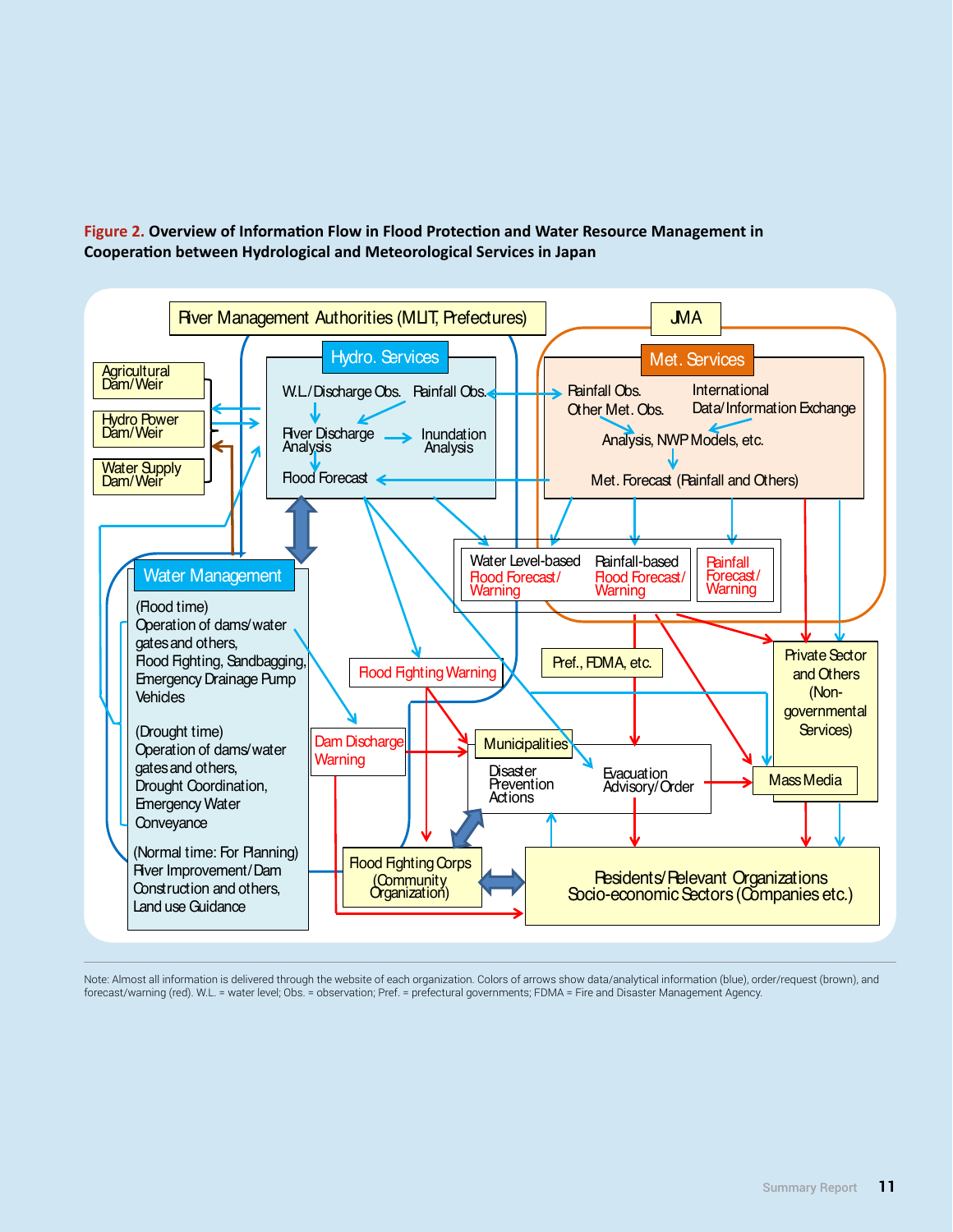#### **Table 1: Key Moments in the Development of a Modern Insttutonal and Legal Framework for Early Warning for Flood Protecton and Management in Japan**

| 1955 | The Flood Protection Act and the Meteorological Service Act required that MLIT (then the<br>Ministry of Construction) and the Japan Meteorological Agency designate rivers and issue<br>advisories and warnings in cooperation. Required data and information were consequently<br>exchanged smoothly. Institutional cooperation was non-negotiable, particularly due to the<br>very high public awareness and demand for effective flood warning. As telemetry expanded<br>from the late 1960s, and online data exchange became widely available in 1990s, the number<br>of rivers covered rapidly increased to include small and medium-sized rivers managed by the<br>national government and rivers managed by the prefectural governments.            |  |
|------|------------------------------------------------------------------------------------------------------------------------------------------------------------------------------------------------------------------------------------------------------------------------------------------------------------------------------------------------------------------------------------------------------------------------------------------------------------------------------------------------------------------------------------------------------------------------------------------------------------------------------------------------------------------------------------------------------------------------------------------------------------|--|
| 1959 | In 1959, Typhoon Vera hit Japan and left 5,098 people dead or missing - the biggest disaster<br>until that point to affect 20th century Japan. The disaster led to the enactment of the Disaster<br>Countermeasure Basic Act, which systematically addressed issues regarding development of<br>disaster management plans, DRM, designation of disaster risk areas, issuance of evacuation<br>advisories and orders, disaster response, and disaster restoration. It defined the roles and<br>authority of the national and local governments, and designated public organizations and the<br>general public, as well as financial measures. This legislation facilitated further improvement<br>of hydrometeorological services in a more systematic way. |  |
| 2001 | The Flood Protection Act was revised, additionally requiring the river management authorities<br>to designate the expected inundation area, to notify the prefectural governments with the<br>inundation area and depth, and to inform the general public as well.                                                                                                                                                                                                                                                                                                                                                                                                                                                                                         |  |
| 2005 | The Flood Protection Act was revised, additionally requiring the river management authorities<br>to forecast the expansion of inundation area due to flooding, and to inform the general public<br>with the inundation area and depth. In addition, the revision obligated local governments to<br>distribute flood hazard maps indicating expected inundation area, inundation depth, media of<br>flood forecast communication, and others. Currently, such maps are distributed in almost all<br>municipalities in Japan.                                                                                                                                                                                                                                |  |

with natural phenomena of extraordinary magnitude, such as the 2011 Great East Japan Earthquake or the heavy rains induced by Typhoon Talas in 2011; mayors are to immediately convey these warnings to the public in their respective municipalities.

Establishment of the Cabinet Office in Japan in 2001, which designs and coordinates disaster management policy, has helped to streamline disaster risk management activities, including early warning services.

#### **2.3 Modernization of Systems**

Both meteorology and hydrology systems in Japan have steadily modernized in a step-bystep process. Major system (infrastructure) improvements in meteorology occurred over four stages of modernization: (1) initial/primitive stage of modernization (1950–1965); (2) nationwide automation and networking development stage (1965–1985); (3) nationwide digitization,

computerization, and networking stage (1985–2005); and (4) advanced networking stage with modern ICT to meet future challenges (2005–present).

The JMA Automated Meteorological Data Acquisition System (AMeDAS), a nationwide observation network of more than 1,300 automatic weather stations, was established in 1974. The concept of AMeDAS was quite innovative; with observation rates of 99.7–99.9%, it targeted the fourth modernization stage from the beginning. After several system upgrades/replacements, the latest system collects all the data from representative stations every minute, and delivers the information to users within 40 seconds. In the case of severe events, the data are disseminated through the mass media to the public. All the qualitycontrolled observation data are archived and used to establish effective early warning services, as well as to properly monitor and predict climate change and variability.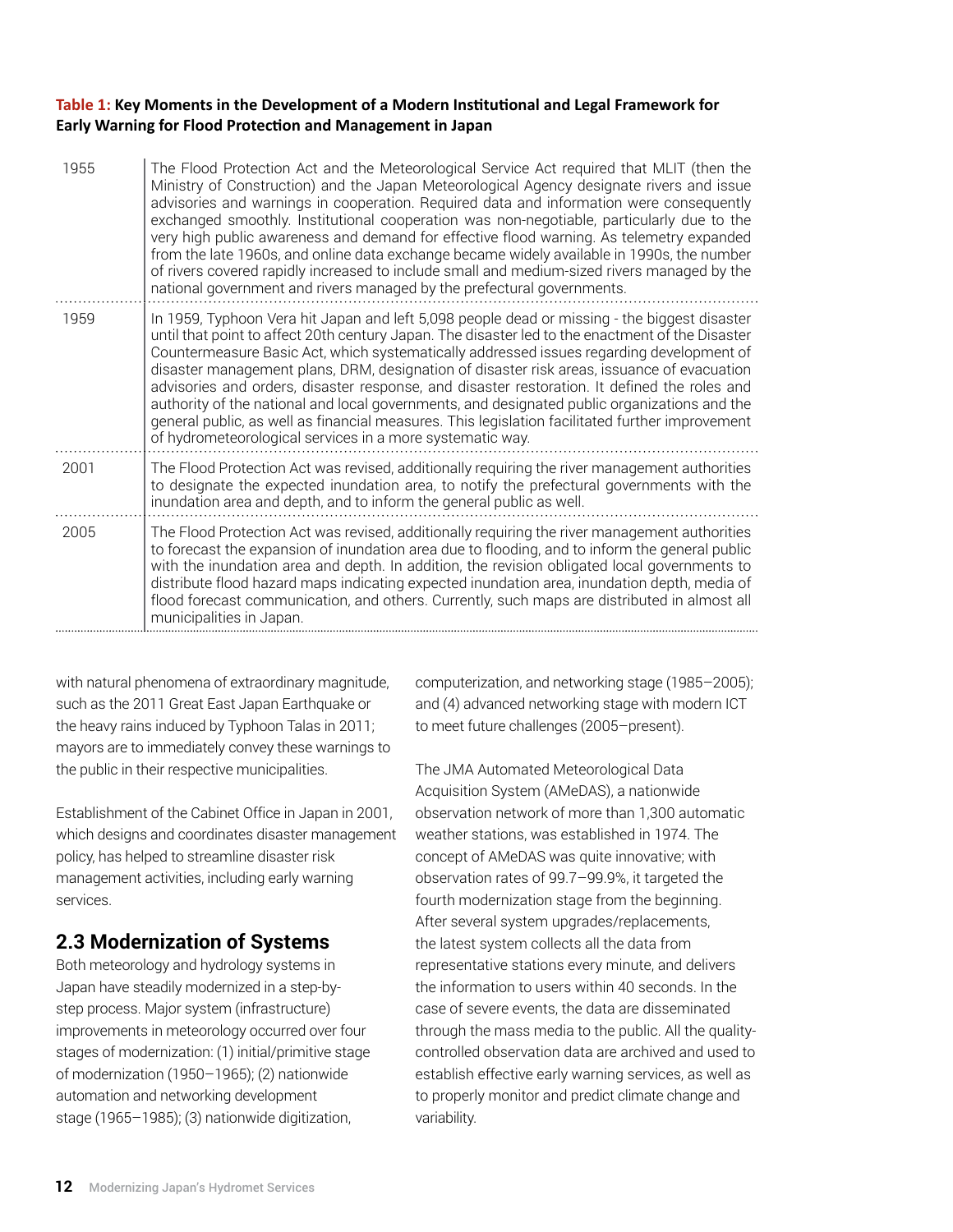The first operational weather radar was established in 1954, and by 1971, radar service areas had been expanded to cover all of Japan. In 1982, the modernization of data processing was initiated by the digitization of radar data, and by the introduction of a quantitative precipitation estimation/quantitative precipitation forecast (QPE/QPF) technique using high-quality AMeDAS data and NWP models. Doppler weather radars were introduced in 2006–2013 with the aim of improving the ability of services to cope with strong gusts, including tornadoes, specifically through the issuance of the "alert information for tornadoes" (from 2008) and the "nowcast for tornadoes" (from 2010). Japan's advances in satellite technology are ongoing and are described in the box below.

Like meteorological observations, hydrological measurements have developed considerably over the last century—progressing from manual to fully automated observations of various elements such as rainfall, river water levels, and flow velocity. The advances have been driven in part by users' needs for better observation accuracy and more userfriendliness. Historically, MLIT's rainfall and water level measurements were carried out daily in the case of rainfall, or twice a day for water level, with

**A major scientific and technological achievement for Japan has been the series of Japanese Geostationary Meteorological Satellites Himawari-1 to Himawari-7, which have made an enormous contribution to NMHSs in the Asia-Pacific region for about 40 years. Himawari-8, the first third-generation geostationary meteorological satellite, started its operation on July 7, 2015, and is expected to significantly enhance monitoring and forecasting capabilities of NMHSs in the region. The Himawari-series satellites contribute significantly to both hydrological and meteorological services.**

the cooperation of volunteers who record the depth of precipitation stored in a container or the water surface on a staff gauge. When abolished in 2002, there were more than 600 rainfall observation stations and more than 1,000 water level observation stations recorded manually by volunteers.

Aside from these manual stations, technology has evolved over the last decades. A "tipping bucket" automated precipitation gauge was introduced in Japan around the mid-1950s, alongside a telemeter system to enable real-time observation. The float type water level gauge was developed in 1962. This type required a stilling well and is now largely replaced by pressure-type recording gauges.

In recent years, more advanced devices have been developed that use radio waves or ultrasound to observe flow velocity. Other advances in hydrologyrelated technology include use of CCTV (closedcircuit television) images to observe river surface flow velocity and use of satellite images for flood forecasting.

As these examples suggest, technologies developed in different areas have been successfully adopted for hydrological observation. One further example is radar technology, which has been found very useful for disaster management purposes because it is capable of observing the condition of raindrops over a widespread area. The rapid progress of information technology has also contributed to disaster management by hydrological services because it allows large volumes of data to be processed and transmitted at a faster rate. Advanced ICT has enabled in-depth analysis of voluminous data, production of more user-friendly interfaces, and provision of information with handheld devices. This sharing of information and techniques across disciplines can be highly effective as long as suitable data-sharing arrangements are established, as in Japan.

Quality-assured data are a critical part of modernized hydromet systems. They are essential for establishing the long-term meteorological, climatological, seismic, and hydrological databases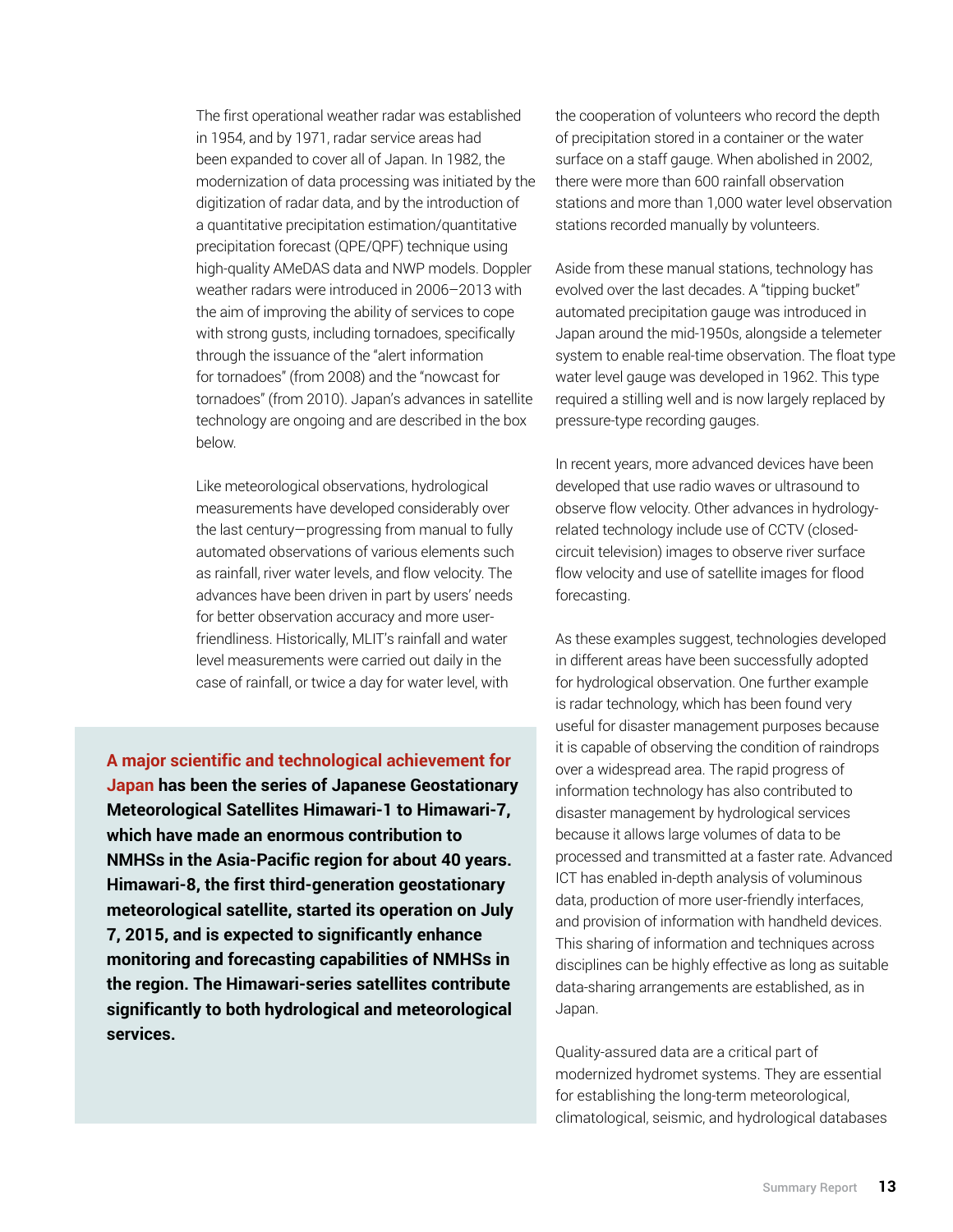that form the basis for effective DRM and climate change adaptation strategies. **An open data policy and user-friendly data dissemination systems, developed over time and at the request of stakeholders, are needed to ensure a broader use of data and thus greater socioeconomic benefits.** Lesson 4 emphasizes this important requirement for high-quality data to underpin **all** services. As part of this, the Japan case demonstrates the importance of establishing systems to observe, collect, and accumulate accurate and comprehensive hydromet data. Reliability and credibility of data are fundamental to meet the needs and expectations of end users. In Japan, the focus on accurate and complete data has been a steady effort since the early stages of modernization.

The Japan Meteorological Business Support Center (JMBSC) and FRICS have been established to facilitate and ensure the broader use of meteorological and hydrological data, respectively. JMA not only delivers comprehensible meteorological information to the general public, but through JMBSC, also disseminates all its data, products, and information—including the gridded data of NWP—on a real-time, 24/7 basis free of charge. (As one of the pioneers among NWP centers, JMA has continued active development and enhancement of a suite of NWP systems since operational numerical prediction began in 1959.)

MLIT, through FRICS, similarly disseminates hydrological data. FRICS combines hydrological data from MLIT and local governments, controls their quality, and translates them into comprehensible risk information for the general public and floodrelated information used by municipalities in issuing evacuation information. FRICS, like JMBSC, also disseminates this information on a real-time, 24/7 basis free of charge.

The number of users of JMBSC's dissemination services has steadily been increasing; current users include not only the public sector, private weather companies, and mass media, but also the manufacturing, transport, power, and construction

#### *Lesson 4*

**SOUND METEOROLOGICAL, SEISMIC, AND HYDROLOGICAL OBSERVATION AND DATA MANAGEMENT SYSTEMS ARE A PREREQUISITE FOR ANY ASSOCIATED SERVICES. AN OPEN DATA POLICY SUPPORTS BROADER USE AND HIGHER VALUE OF THE DATA FOR THE COMMUNITY.** 

sectors, which access these data sets regularly to use in their daily decision making.

In modern hydromet services, it is important to have a level of redundancy in systems to ensure at a minimum the functioning of emergency services (such as typhoon warnings) and some aviation services. In meteorological services by JMA, the redundant center is located at the JMA's Osaka Regional Headquarters. It is an active (hot standby) center. The data collection and dissemination

#### *Lesson 5*

## **A "HOT" BACKUP OF A HYDROLOGY AND METEOROLOGY SYSTEMS-AND-SERVICES HUB IS ESSENTIAL FOR BUSINESS CONTINUITY.**

system, as well as the meteorological observation systems (including weather radar and AMeDAS) and seismic monitoring systems, are generally developed so as to ensure redundancy both in systems (hardware and communication) and in geographical location (Tokyo and Osaka). This dual form of redundancy is extremely effective in case of earthquake, fire, power loss, pandemic, or other disaster. Lesson 5 emphasizes **the requirement for developing countries to have at least a**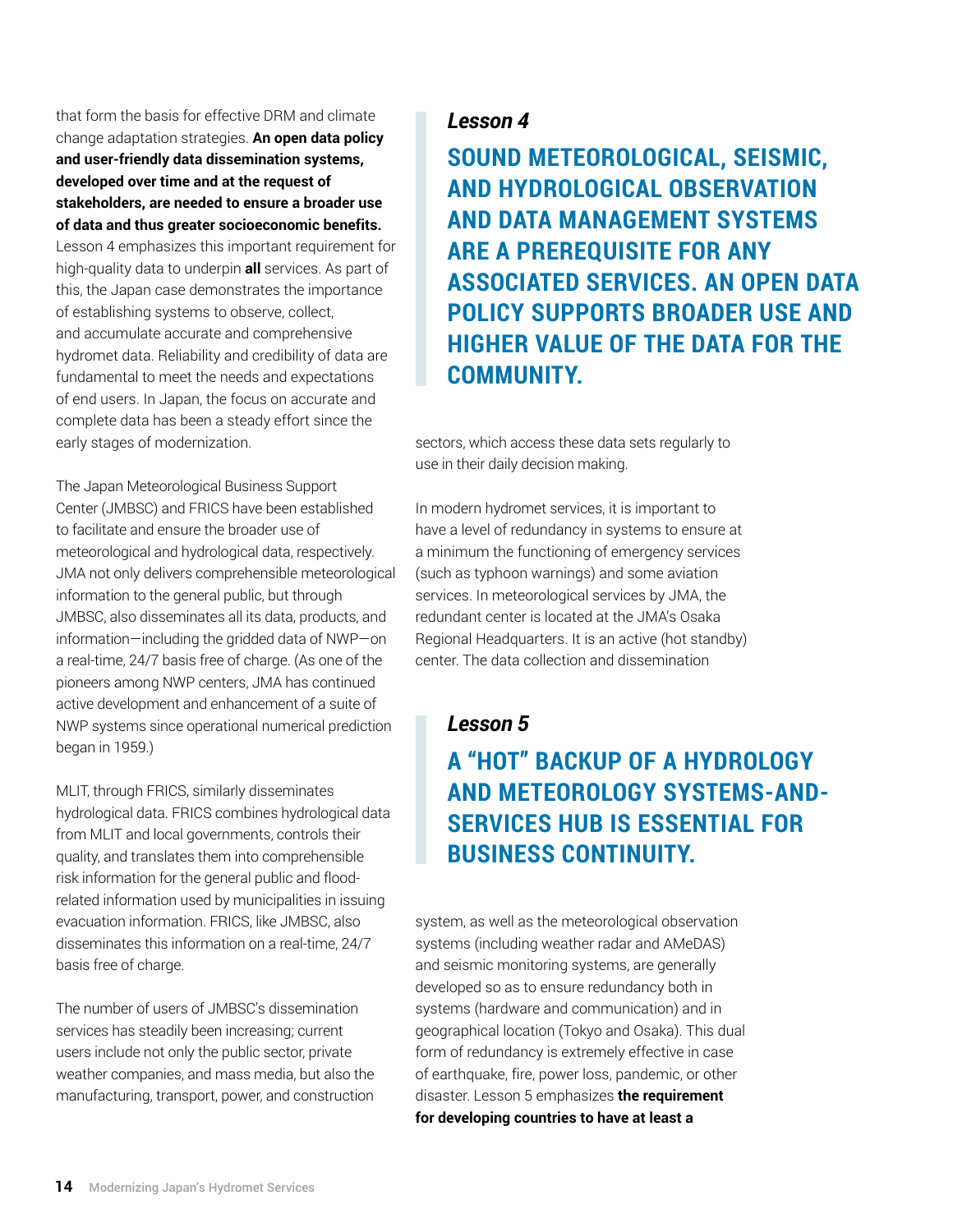**geographically separated second center that can operate the most basic emergency services**.

**The system improvements highlighted above make clear that the modernization of Japanese infrastructure and systems has come together across institutions, driven by the need for timely information on severe weather, flood, earthquake, and tsunami**. Lesson 6 highlights this Japanese accomplishment and the need to continue the testing of institutional arrangements.

The service improvements arising from system improvements are discussed in the next section.

#### **2.4 Enhanced Service Delivery**

As modern Japan has developed, meteorological services have expanded to serve an ever-increasing numbers of users. Public services—weather forecast and water- and storm-related disaster countermeasures—rely on the availability of timely

#### *Lesson 6*

**USER-ORIENTED, RISK-BASED, AND SEAMLESS EARLY WARNING SERVICES SHOULD BE ESTABLISHED AND ADVANCED IN CLOSE COOPERATION WITH THE RELEVANT AUTHORITIES AND THE PUBLIC. MAINTAINING AND TESTING INSTITUTIONAL ARRANGEMENTS ARE KEY TO AN EFFECTIVE SERVICE.** 

> and accurate information. Sectors of industry—from shipping, aviation, and railways to agriculture and fisheries—also generate increasing demand.

A systematic approach to improving services has been undertaken by Japan and can be emulated in other NMHSs. It involves a risk-based approach (see Lesson 6) to the identification of the major natural hazards affecting the country and engagement with stakeholders across all levels of government, the private sector,

and disaster management. As discussed earlier, it also recognizes the growing risks of some hazards, such as those affected by climate change. Communities are also demanding more services in real time and for their particular location. New technologies such as smartphones and social media are putting additional pressure on NMHSs in generating demand for information, but this also is an opportunity to reach more people.

The importance of new technology is perhaps most evident in service improvements for typhoons, which are the most disastrous severe weather phenomenon in the northwestern Pacific region, including Japan. The accurate prediction of their locations and intensities has always been a vital challenge for JMA. It took around 60 years from the initiation of operational typhoon forecasts to meet this challenge; 24-hour through 48-hour track forecasts became possible in 1989; 72-hour track forecasts became possible in 1997; and by 2009, five-day track forecasts were in use.

The comprehensive framework of early warning services for multi-hazards, including the legal framework imposed by the Meteorological Service Act as discussed above, was enhanced greatly. For example, there were originally (until 1997) around 90 service areas at the prefecture level, corresponding to the responsibility for disaster countermeasures in local governments. Using risk-based quantitative criteria for issuing warnings (underpinned by QPE/ QPF techniques), the warning service areas were subsequently subdivided into the municipality level to enhance the effectiveness of warnings. The number of service areas reached around 1,800 in 2010 (see Figure 3 on page 16).

#### *2.4.1 Seamless Early Warning Services and a Comprehensive Multi-hazard Approach*

Real-time information on evolving severe weather events is issued to authorities and the public by JMA in collaboration with disaster management authorities of central and local governments and other stakeholders. Alerts for typhoons, for example, start with a five-day track forecast; the public also receives bulletins, advisories, and warnings (including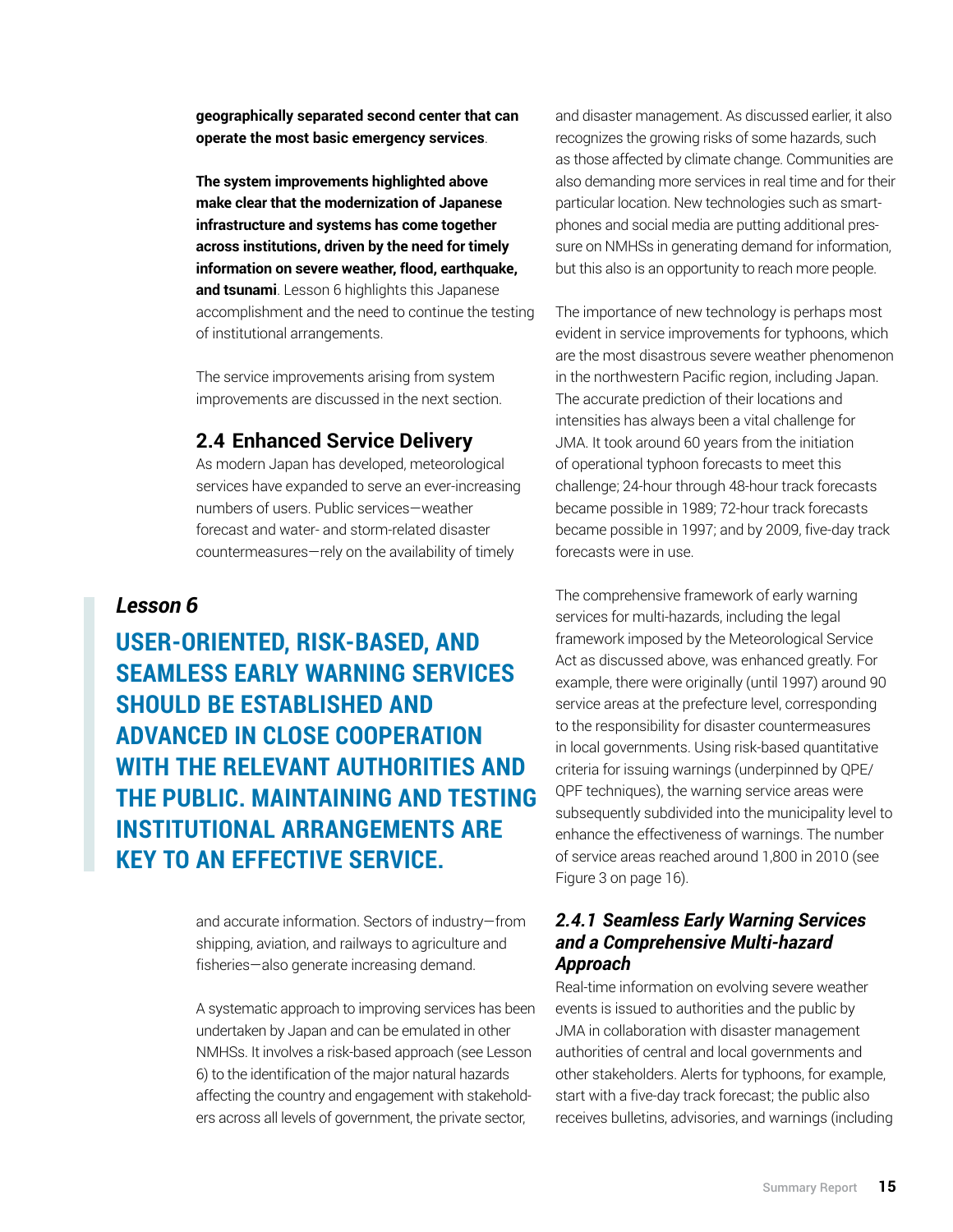emergency warnings) as alert levels increase. Bulletins are issued to complement advisories and warnings from local meteorological offices and headquarters; the number of bulletins issued may reach several dozen in cases of a typhoon making landfall. Japan's NMHSs classify events in terms of danger levels that correspond to recommended actions to be taken by municipalities and residents when an advisory, warning, or emergency warning is issued. They further encourage municipalities and the public to promptly respond to those advisories/ warnings, which may change with the evolving stages of severe weather events, in cooperation with the relevant authorities. **An essential component of early warning services is strong links to disaster first responders**, as shown in Lesson 7.

#### *2.4.2 Institutional Cooperation for Improved Flood Forecasting Service Delivery*

As noted above, cooperation between hydrological and meteorological services is particularly critical for

#### *Lesson 7*

**IT IS IMPERATIVE TO MAINTAIN A STRONG COLLABORATION WITH LOCAL EMERGENCY FIRST RESPONDERS, AS WELL AS WITH THE PUBLIC. THIS "LAST MILE" IS CRITICAL TO THE SUCCESS OF EARLY WARNING SYSTEMS.**

flood forecasting. Data collected by JMA on rainfall, typhoons, and other meteorological factors, and data collected by MLIT on basin rainfall, river water level and discharge, and other hydrological factors are shared between the two organizations in real time.

To release flood forecasts, river management authorities forecast river water levels and floods, exchanging data with JMA in addition to their

#### **Figure 3. Early Warnings at the Municipality Level has Improved in the Last Decade (provided by JMA)**

## Warnings/Advisories at Municipality Level

In 2004, 10 typhoons landed and lots of flood & landslide disasters occurred.

**Identified Challenges (2004)** 

- Lack of clarity about correspondences between JMA's warnings/advisories & disaster responses that should be taken by each municipality
- · Warnings/advisories issued to 375 groups of municipalities (Too coarse for users!)



Heavy Rainfall and Inundation in Niigata Prefecture (Photo: Hokuriku Regional Development Bureau)

In 2010, JMA started warnings/ advisories at municipality level.

Improvements in 2010

- Developed criteria for warnings/advisories that correspond to disaster countermeasures of each municipality
- $\bullet$ Issuance of warnings/advisories for 1,777 individual municipalities (1,768 municipalities, as of April 2015)

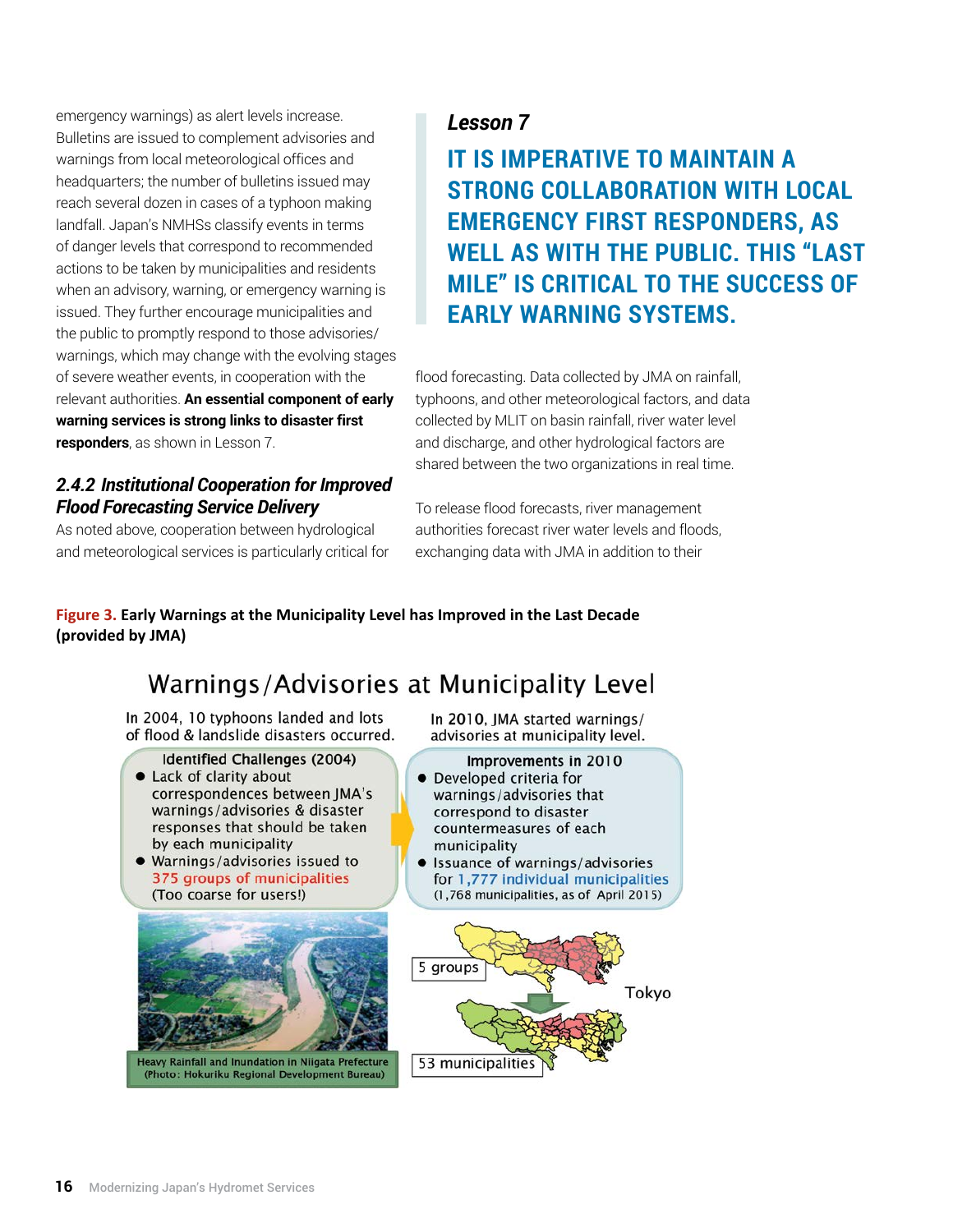self-collected data. River management authorities conduct simulations for water level forecasting using real-time data and a runoff analysis model furnished with basin rainfall and upstream water levels as the main input. Flood forecasting reports for individual rivers are created through mutual consultation between river management authorities and Local Meteorological Offices (LMOs) of JMA and jointly released. In the case of inundation forecasts, which are conducted by river management authorities, multiple flood scenarios are simulated ex ante. When a flood occurs, the simulation closest to reality is employed to forecast the development of the inundation. These simulations ahead of time are important because it is usually impossible to forecast the effect and extent of a flood in real time (unless the flood is very slow developing).

Mayors of local governments are responsible for issuing evacuation advisories and orders for proper evacuation of residents. The issuance, in the case of flood, is based on the information of river water level, flood forecast, and inundation forecast. To help contribute to their decision, mayors hold a hotline call with directors of MLIT offices and LMOs, who manage rivers on the ground and watch severe weather, respectively.

#### *Lesson 8*

## **USER NEEDS SHOULD DEFINE THE MODERNIZATION OF METEOROLOGICAL AND HYDROLOGICAL SERVICES.**

For flood forecasts to be utilized in evacuation actions of every single resident, information should be received quickly without fail. An information delivery service for smartphone users, including information of flood hazard maps, started in April 2016 as an option for individuals. **The interface of JMA and river authorities with central/local governments and the mass media, and more recently with the Internet and mobile media, continues to grow. In developing these services, user needs across all stakeholders must be taken into account** (see Lesson 8). In

particular, it is important to recognize the vital role of the Internet and mobile media in disseminating warnings and other hydrometeorological and related information. Recent surveys show that the data volumes and traffic for meteorological information have soared year by year for a wide range of industrial corporate activities in Japan.

#### *2.4.3 Landslide Alert Information*

MLIT, and in particular MLIT's Sabo (Erosion and Sediment Control) Department, and JMA Headquarters established an additional partnership with prefectural governments in 2005 to issue landslide alert information. In close collaboration with the Sabo Department, prefectural governments have established local networks of precipitation measurements and topographical and geological information, including hazard maps. Based on the combined information—that is, QPE/QPF and soilwater index data from JMA, along with landslide hazard maps from prefectural governments landslide alert information is collaboratively issued by LMOs and sediment control authorities.

#### *2.4.4 Private Meteorological Services*

Commercial meteorological services have expanded in recent years under the national open data policy, and forecast service companies, authorized by JMA, provide specific user-oriented forecast services. As a result of collaborative efforts between JMA and the private sector, combined with recent rapid advances in ICT and improvements in the quality (i.e., accuracy and timeliness) of JMA data, the utilization and application of meteorological information by the public and industry have widely expanded in recent years.

The private sector provides a wide variety of integrated services; authorized forecast service companies, for example, offer value-added forecasting to the public and specific users. The background paper on meteorological services provides details on these important complementary services.

Any modernization project should recognize that the private meteorology sector, as well as the media, can play an important role for a developing country.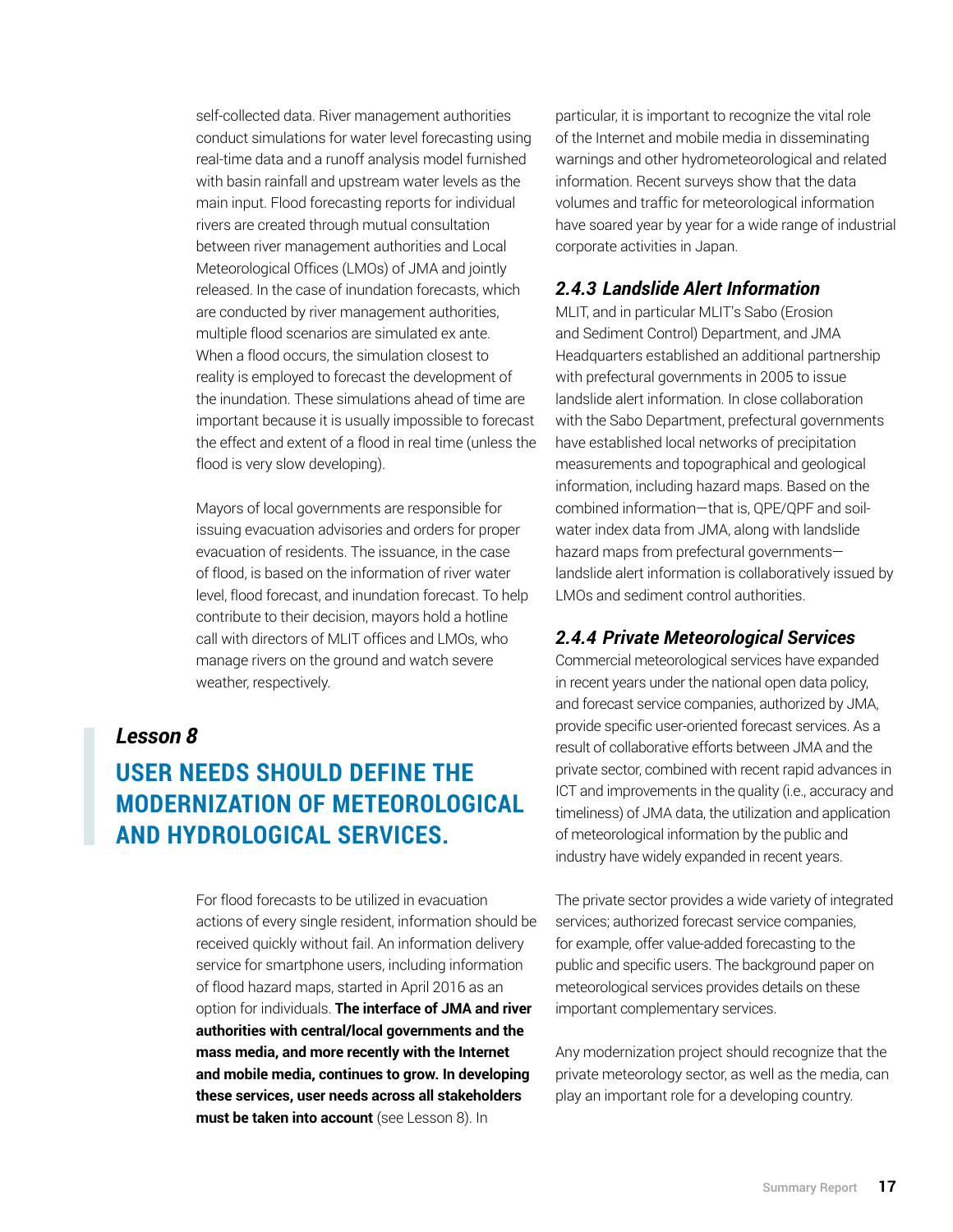#### *2.4.5 Cost-Recovered Aviation Weather Services*

Cost-recovered aviation weather services are an important component of both modern and developing hydromet services. Delivered under the regulatory framework of the ICAO, these services are predominantly cost-recovered from the aviation industry, and many NMHSs rely on this funding to complement public weather and emergency management services. They should not be considered in isolation but rather incorporated within any modernization project. Indeed, aviation weather services rely heavily on the public weather training of meteorologists and (often) publically funded systems infrastructure. There is usually an interdependent relationship that benefits both the public and the aviation industry, which often funds additional observations and systems on an incremental basis. Quality management systems are mandatory internationally for aviation weather services as a means of quality assurance.

As one of the most advanced national aviation weather service authorities, JMA issues meteorological information for both airspace and aerodromes for air traffic services units of the Civil Aviation Bureau of MLIT and airlines under the international frameworks of ICAO and WMO. Among those aviation services, providing information to the air traffic management and on the volcanic ash from volcanic eruptions is a good practice of the cooperative dialogues with the aviation community, and of comprehensive multi-hazard approach due to volcanic eruptions.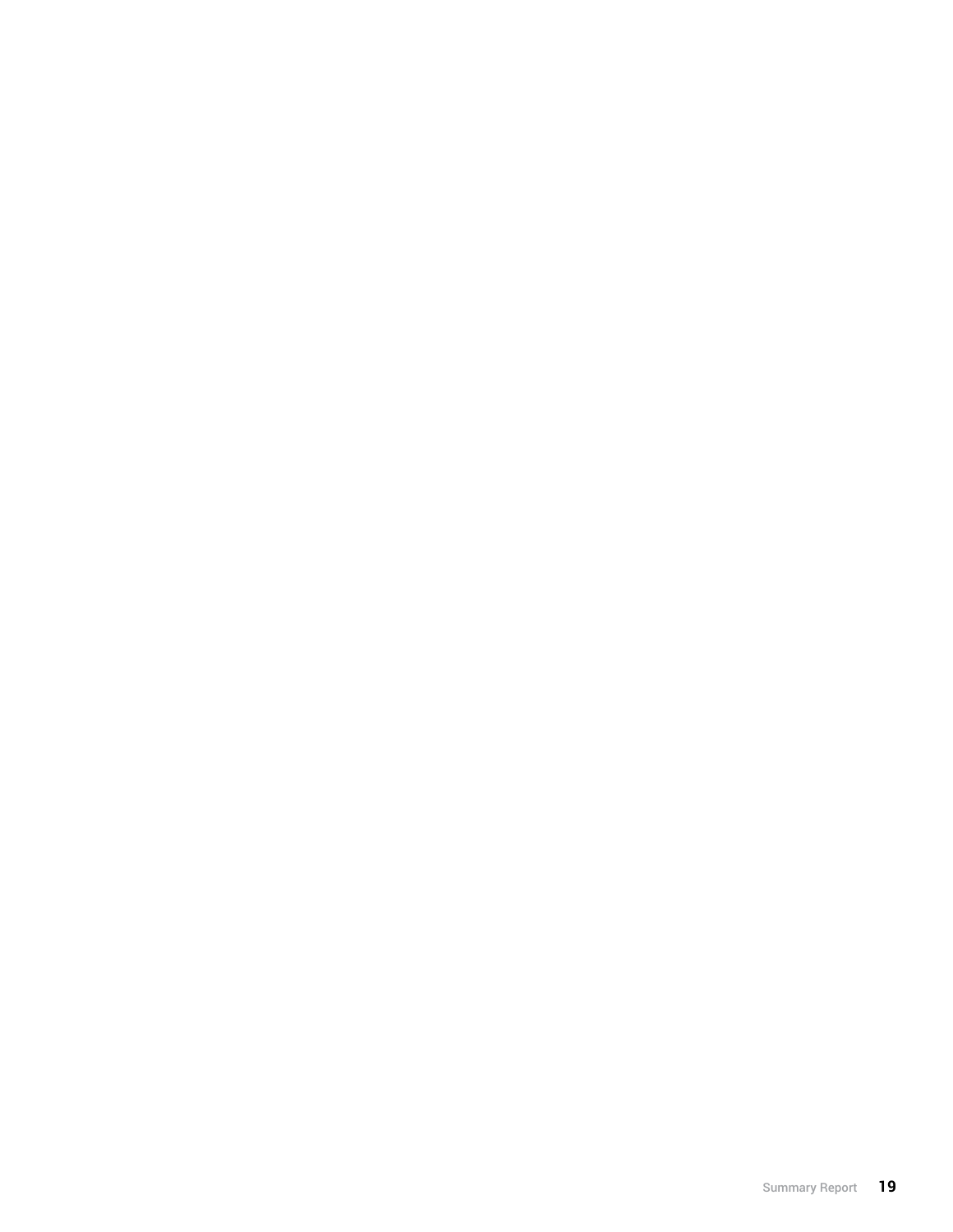# 3. Lessons Learned, Conclusions, and the Way Forward

Given that Japan is subject to a range of meteorological, hydrological, and geophysical hazard impacts, it is one of several countries that can offer lessons about the requirements for modern hazard services (see Table 2 for a summary of the lessons

contained in this document). Following this in-depth study of Japan's hydromet services, similar studies of other countries with advanced, modernized systems could offer other extremely valuable parallels and additional lessons.

#### Table 2: Lessons Learned from Japan's Institutional Strengthening, Modernization of Systems, **and Enhanced Service Delivery**

|               | <b>Lesson learned</b>                                                                                                                                                                                                                                           | <b>Description</b>                                                                                                                                                                                                                                                                                                                                                                                                                                                                                                                                                                                                                                                       |
|---------------|-----------------------------------------------------------------------------------------------------------------------------------------------------------------------------------------------------------------------------------------------------------------|--------------------------------------------------------------------------------------------------------------------------------------------------------------------------------------------------------------------------------------------------------------------------------------------------------------------------------------------------------------------------------------------------------------------------------------------------------------------------------------------------------------------------------------------------------------------------------------------------------------------------------------------------------------------------|
| 1.            | <b>Modernization of meteorological</b><br>and hydrological services requires<br>long-term step-by-step efforts, which<br>should be anchored to well-defined<br>medium- and long-term strategies.                                                                | This summary report on Japanese hydromet services<br>demonstrates that hydrological and meteorological<br>strategies need to take into consideration currently<br>available science and technology, as well as financial<br>and human resources. Thorough strategic planning is a<br>continuous and iterative process; special attention should<br>be paid to opportunities to reexamine and revise these<br>strategies immediately after major disasters, as such<br>events usually offer valuable lessons on gaps in systems<br>or services. Well-defined strategies should also facilitate<br>coordination among donors if support is provided by<br>multiple donors. |
| 2.            | <b>Legal and regulatory frameworks</b><br>should clearly define the roles and<br>responsibilities of the NMHS, as well<br>as those of the public and private<br>sector stakeholders who provide<br>meteorological, hydrological, and<br>early warning services. | Effective early warning systems require good coordination<br>among stakeholders that have clearly defined roles and<br>responsibilities, and streamlined operational procedures<br>to ensure timely delivery of actionable messages to all<br>residents at risk, and to avoid multiple and contradicting<br>warnings. To promote these effective systems, national<br>law(s) should clearly define the NMHS as the single<br>authoritative voice for warning services, and effective<br>regulatory framework and standard operational procedures<br>should be in place.                                                                                                  |
| $\mathcal{S}$ | Design and development of<br>hydrological regulatory frameworks<br>in developing countries should be<br>fully aligned with and where possible,<br>fully included within, Integrated Water<br><b>Resources Management (IWRM).</b>                                | IWRM, designated a Sustainable Development Goal by the<br>United Nations, is currently being enhanced through a river<br>basin approach around the world. In Japan, hydrological<br>services have evolved as an integral part of IWRM.                                                                                                                                                                                                                                                                                                                                                                                                                                   |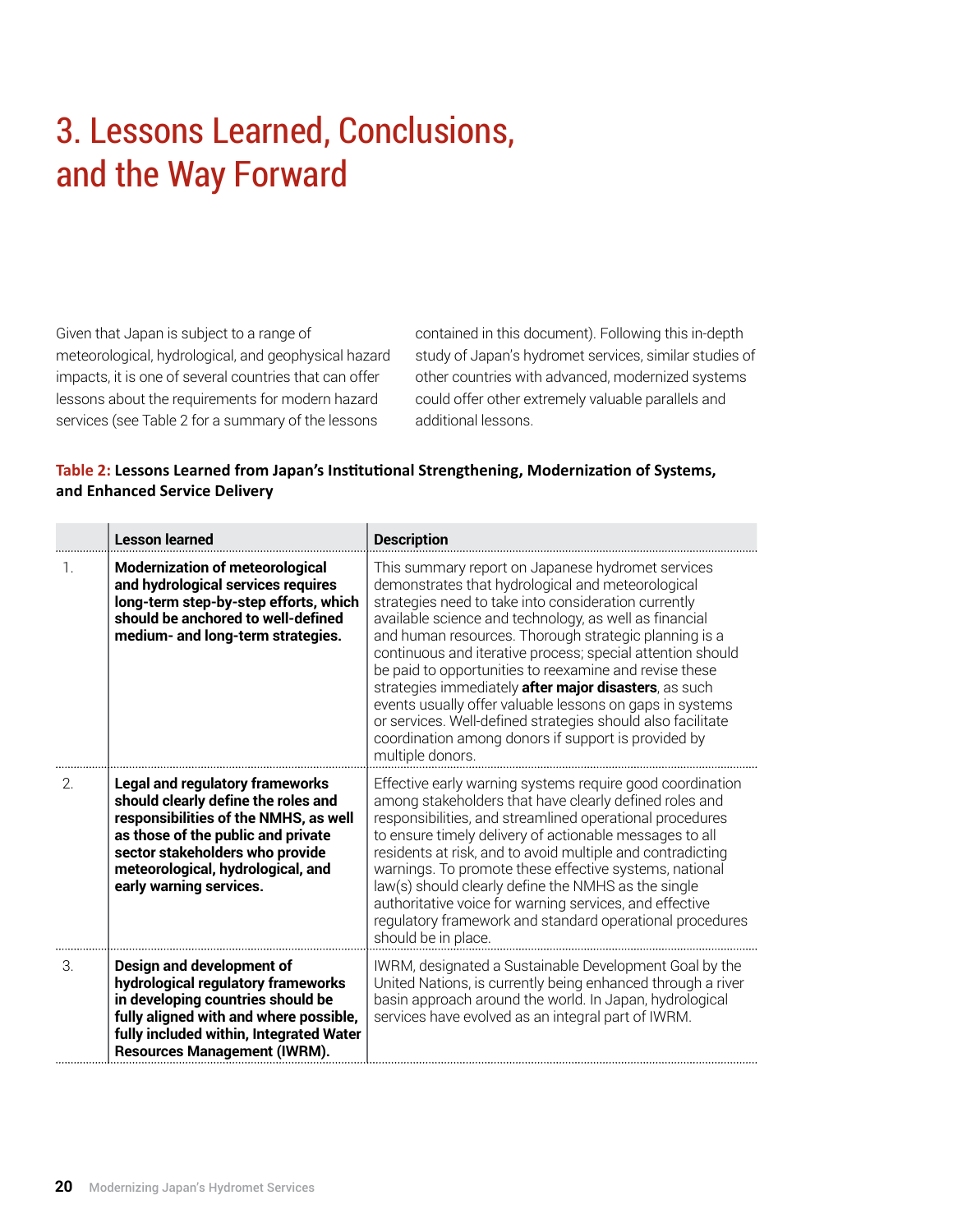|    | <b>Lesson learned</b>                                                                                                                                                                                                                                                                | <b>Description</b>                                                                                                                                                                                                                                                                                                                                                                                                                                                                                                                                                                                |
|----|--------------------------------------------------------------------------------------------------------------------------------------------------------------------------------------------------------------------------------------------------------------------------------------|---------------------------------------------------------------------------------------------------------------------------------------------------------------------------------------------------------------------------------------------------------------------------------------------------------------------------------------------------------------------------------------------------------------------------------------------------------------------------------------------------------------------------------------------------------------------------------------------------|
| 4. | Sound meteorological, seismic,<br>and hydrological observation and<br>data management systems are a<br>prerequisite for any associated<br>services. An open data policy<br>supports broader use and higher<br>value of the data for the community.                                   | Maintaining and operating robust, sustainable, quality-<br>assured, and user-oriented observation systems is the<br>key for successful meteorological and hydrological<br>services. They are essential for a climate change<br>adaption and DRM strategy. Observation systems<br>should use instruments with a high degree of traceability<br>within national, regional, and global meteorological and<br>hydrological communities, and with adequate maintenance<br>mechanisms for quality assurance/quality control and data<br>archive                                                         |
| 5. | A "hot" backup of a hydrology and<br>meteorology systems-and-services<br>hub is essential for business<br>continuity.                                                                                                                                                                | In developing countries, there should be at least, a<br>geographically separated "second" services center that can<br>operate the most basic emergency services. This should<br>include redundant observations and ICT, and minimal<br>services for "hot" rapid activation.                                                                                                                                                                                                                                                                                                                       |
| 6. | User-oriented, risk-based, and<br>seamless early warning services<br>should be established and advanced<br>in close cooperation with the<br>relevant authorities and the public.<br><b>Maintaining and testing institutional</b><br>arrangements are key to an effective<br>service. | Some disasters could result from a complex combination<br>of multiple events. Thus, effective preparation and<br>management of such events requires a comprehensive<br>multi-hazard approach through collaboration with<br>multiple stakeholders, including water authorities, disaster<br>management agencies, and local governments.                                                                                                                                                                                                                                                            |
| 7. | It is imperative to maintain strong<br>collaboration with local emergency<br>first responders, as well as with the<br>public. This "last mile" is critical<br>to the success of early warning<br>systems.                                                                            | At the local, public level-that is, the final operational level<br>of actions for DRM ("first responders")-it is imperative to<br>strengthen the interface with local governments and the<br>public in a variety of ways. This is because early actions<br>are generally not ensured just by issuing warnings and<br>associated information, nor by the management of the<br>government authorities. This is an important lesson for<br>emerging hydromet services.                                                                                                                               |
| 8. | User needs should define the<br>modernization of meteorological and<br>hydrological services.                                                                                                                                                                                        | Socioeconomic values of meteorological and hydrological<br>information are generated only when users understand<br>and utilize information to make decisions and take actions.<br>Moreover, it is user needs that should define the scope<br>and types of services to provide the necessary amount of<br>information and minimum quality requirements.<br>Modernization of hydromet services in Japan has been<br>largely driven by evolving user needs, be it for flood<br>management, water use planning, navigation, transport,<br>agriculture, energy, or early warning for hydromet hazards. |

The preceding sections describe the extensive modernization accomplished by the hydromet services of Japan over the last century. Included in this historical journey are essential lessons for the reader. The developments and associated lessons, it should be noted, fit remarkably well within the modernization framework outlined by

Rogers and Tsirkunov.<sup>6</sup> The framework highlights Japan's expertise, skill, and forward-looking strategic thinking, melded with tactical responses to major disasters, including the 2011 Great East Japan Earthquake and tsunami. Many of the lessons emphasized in this study are ones that other modern NMHSs have learned and possibly

6 Rogers and Tsirkunov, *Weather and Climate Resilience*.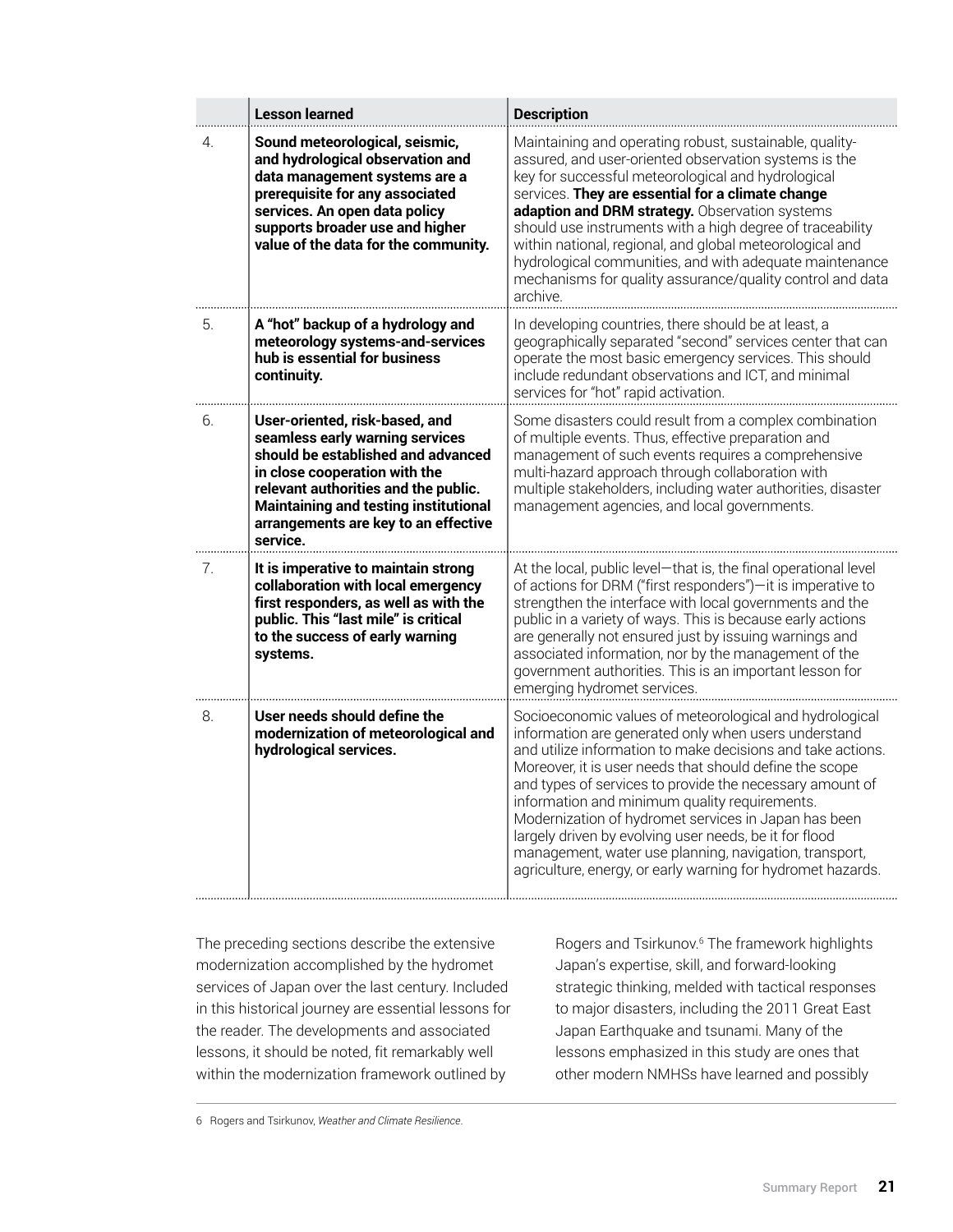responded to in similar ways. Although this study follows Japan's progress toward becoming a worldleading NMHS, it offers lessons that should be of value to any other NMHSs, especially in developing countries.

In countries like Japan where the National Meteorological Service and the National Hydrological Service operate separately, it is important to strengthen collaborative efforts between the two Services, including the exchange (and archive) of observation data and to ensure effective early warning services and flood (and drought) management. A particular challenge faced by developing countries is that they often have little data to exchange. This lack of observed data will affect all aspects of meteorological and hydrological service delivery, and needs to be addressed as part of any modernization effort.

As modernization efforts proceed, coordination of donors must be paramount; mechanisms such as those of WMO and certain NMHSs are effective in modernizing NMHSs in developing countries. Support from international donors has historically been offered independently, based on donors' own interests and priorities, and has not necessarily been well coordinated with other support. Some bilateral coordination mechanisms have recently been developed, such as a recent first hydrometeorology development partners' roundtable, co-hosted by the World Bank and WMO in Geneva in April 2016.

In essence, NMHSs are expected to contribute to disaster risk reduction activities and the enhancement of a wide range of socioeconomic activities. Thus relevant policies, legal/institutional contexts, and design and implementation of NMHSs themselves require a common understanding among stakeholders on certain key issues: the broad societal benefits offered by NMHSs at various scales (global to local), the status of and challenges faced by NMHSs, and the roles the services are expected to play. Going forward, a high priority should be placed on meeting the specific needs of potential beneficiaries and improving their resilience against water-related and other disasters.

The regional and international contexts and collaboration referred to in the earlier sections include such asset sharing as data exchange, which is indispensable for all NMHSs given that meteorological and hydrological phenomena do not respect national boundaries. They also include use of regional and global resources and services provided by global and regional centers of excellence, which can promote the most efficient design and implementation of modernization programs.

The types of asset sharing now taking place are evident in JMA's role as both a WMO Global Information System Center and a Regional Specialized Meteorological Center; NMHSs in developing countries should enhance information and communication networks and computer resources to fully avail themselves of such products. Capacity building is also essential for successful and sustainable modernization. Education and training opportunities, such as those offered by JMA and MLIT to meteorological and hydrological services in many developing countries, should be taken advantage of, and a mechanism should be established to systematically transfer knowledge and expertise attained through such trainings to all other NMHS staff.

This study shows that donors, international organizations (such as Multilateral Development Banks, WMO, ICAO, United Nations Office for Disaster Risk Reduction, and WWC), and developed countries should support and coordinate development cooperation projects. To help developing countries achieve sustainability in the modernization of their NMHSs, partners' efforts should be based on the lessons highlighted above, such as the use of well-defined medium- and long-term strategic planning and management for sustainability; development and maintenance of observation, monitoring, and forecast systems; and improvement of service delivery to user communities.

Japan's efforts to modernize its hydromet services, the lessons described above, and Japan's extensive experience in assisting developing countries are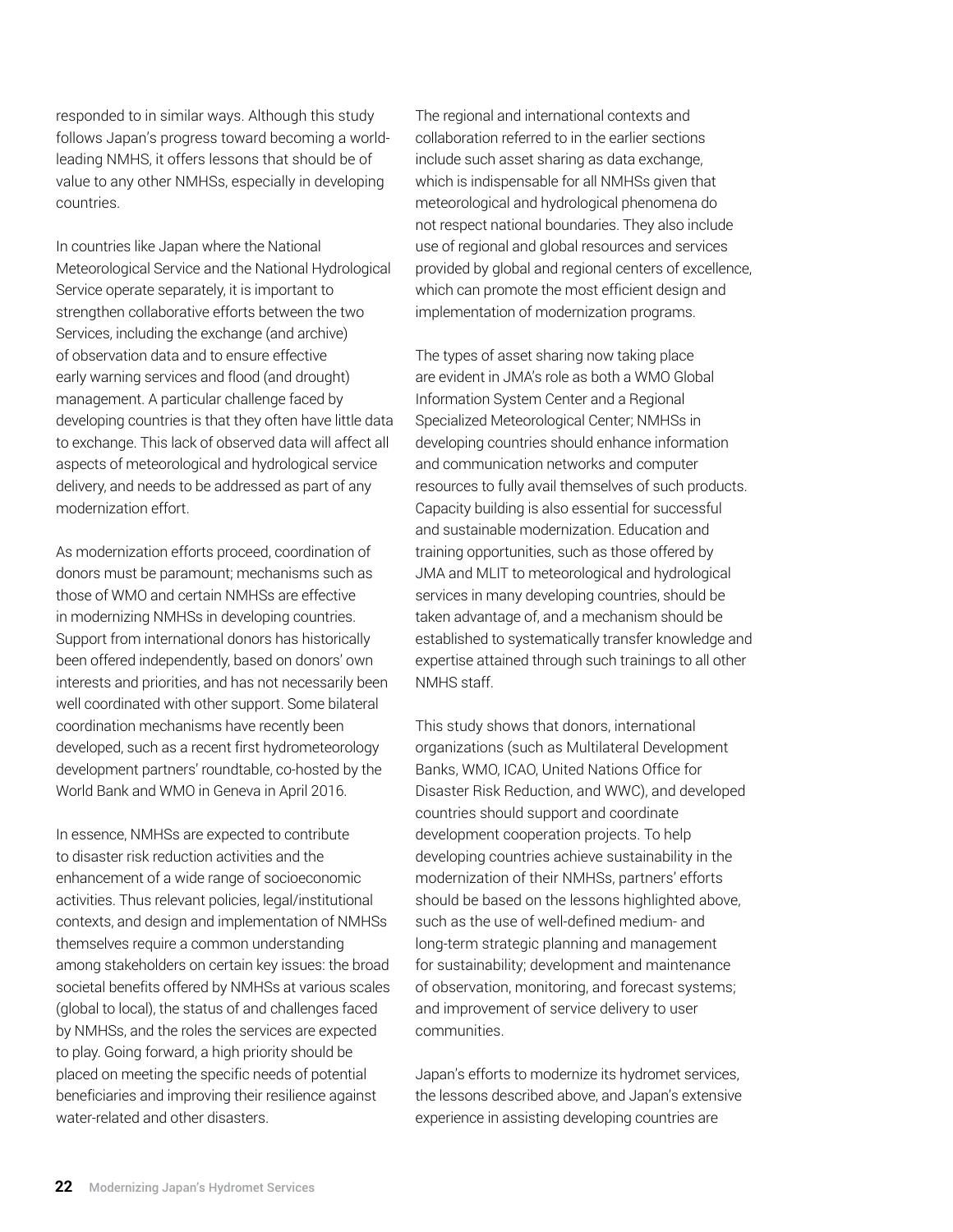all described in the background papers focused specifically on meteorology and hydrology. These papers offer important recommendations on how to design and implement development projects on a collaborative international basis. WMO provides the foundation (regulations, coordination for networks, etc.) of global and regional meteorological services and the framework for such international cooperation under the Convention of the World Meteorological Organization. Both papers also make clear that wellplanned and well-executed fact-finding studies or missions are essential prior to designing, or seeking additional financial support for, a project.

This study was conducted in the context of the Japan–World Bank Program for Mainstreaming DRM in Developing Countries. The Japanese knowledge, technology, and expertise assessed through this review have already contributed—and will continue to contribute—to the modernization of NMHSs in developing countries, in particular in terms of systems, operations, and human resources development, as well as to World Bank operations. Interested parties should draw on the experience of and/or closely collaborate with the WDMB and JMA, both under the MLIT, as they seek to modernize water-related disaster management, water use, and operational weather, climate, ocean-related, and terrestrial services, especially in the Asia-Pacific region, through long-term, sustainable efforts.